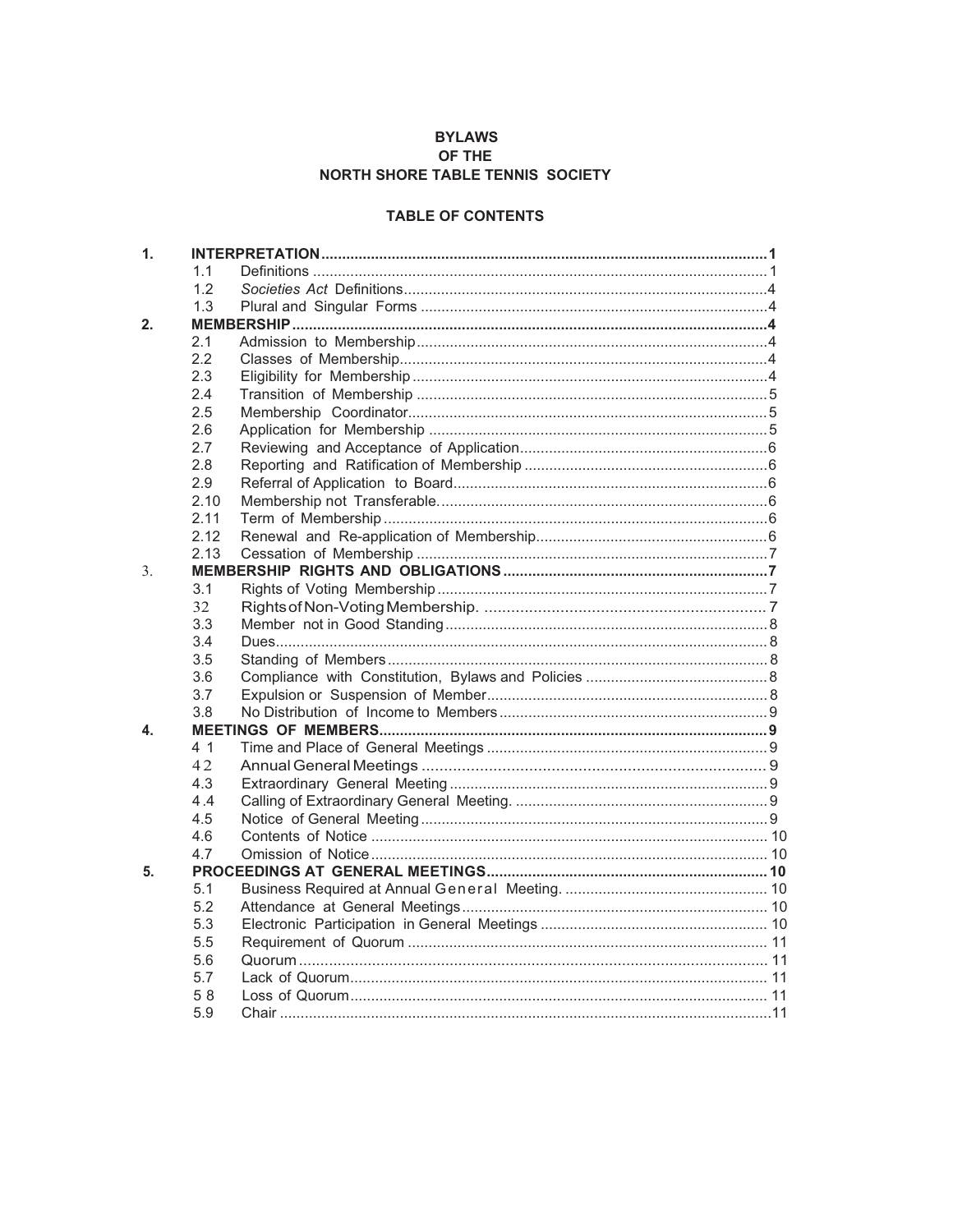|     | 5.10 |                                                                          |  |
|-----|------|--------------------------------------------------------------------------|--|
|     | 5.11 |                                                                          |  |
|     | 5.12 |                                                                          |  |
|     | 5.13 |                                                                          |  |
|     | 5.14 |                                                                          |  |
| 6.  |      |                                                                          |  |
|     | 6.1  |                                                                          |  |
|     | 6.2  |                                                                          |  |
|     | 6.3  |                                                                          |  |
|     | 6.4  |                                                                          |  |
|     | 6.6  |                                                                          |  |
| 7.  |      |                                                                          |  |
|     | 7.1  |                                                                          |  |
|     | 7.3  |                                                                          |  |
|     | 7.4  |                                                                          |  |
|     | 7.5  |                                                                          |  |
|     | 7.6  |                                                                          |  |
|     | 7.7  |                                                                          |  |
|     | 79   |                                                                          |  |
|     | 7.10 |                                                                          |  |
|     | 7.11 |                                                                          |  |
|     | 7.12 |                                                                          |  |
|     | 7.13 |                                                                          |  |
| 8.  |      |                                                                          |  |
|     | 8.1  |                                                                          |  |
|     | 8.2  |                                                                          |  |
|     | 8.3  |                                                                          |  |
|     | 8.4  |                                                                          |  |
|     | 8.5  |                                                                          |  |
|     | 8.6  |                                                                          |  |
| 9.  |      |                                                                          |  |
|     | 9.1  |                                                                          |  |
|     | 9.2  |                                                                          |  |
|     | 9.3  | Remuneration of Directors and Officers and Reimbursement of Expenses  18 |  |
|     | 9.4  |                                                                          |  |
|     | 9.5  | 18                                                                       |  |
|     | 9.6  |                                                                          |  |
| 10. |      |                                                                          |  |
|     |      |                                                                          |  |
|     | 10.2 |                                                                          |  |
|     | 10.3 |                                                                          |  |
|     | 10.4 |                                                                          |  |
|     | 10.5 |                                                                          |  |
|     | 10.6 |                                                                          |  |
|     | 10.7 |                                                                          |  |
|     | 10.8 |                                                                          |  |
|     | 10.9 |                                                                          |  |
|     |      |                                                                          |  |
|     |      |                                                                          |  |
|     |      |                                                                          |  |
| 11. |      |                                                                          |  |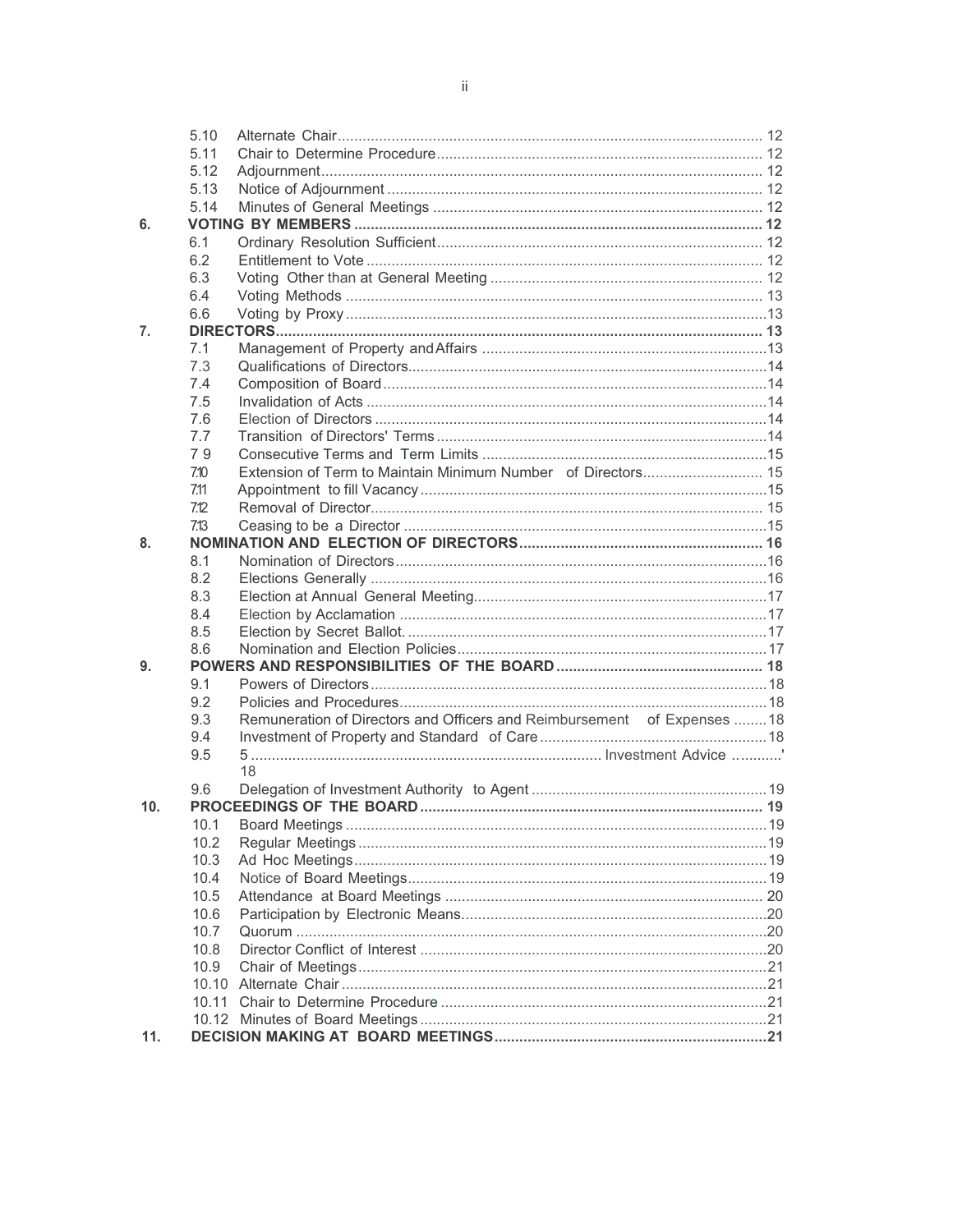|     | 11.1  |                                                                |  |
|-----|-------|----------------------------------------------------------------|--|
|     | 11.2  |                                                                |  |
|     | 11.3  |                                                                |  |
|     | 11.4  |                                                                |  |
| 12. |       |                                                                |  |
|     | 12.1  |                                                                |  |
|     | 12.2  |                                                                |  |
|     | 12.3  |                                                                |  |
|     | 12.4  |                                                                |  |
|     | 12.5  |                                                                |  |
|     | 12.6  |                                                                |  |
|     | 12.7  |                                                                |  |
|     | 12.8  |                                                                |  |
|     | 12.9  |                                                                |  |
|     |       |                                                                |  |
|     |       |                                                                |  |
| 13. |       |                                                                |  |
|     | 13.1  |                                                                |  |
|     | 13.2  |                                                                |  |
| 14. |       |                                                                |  |
|     | 14.1  |                                                                |  |
|     | 14.2  |                                                                |  |
|     | 14.3  |                                                                |  |
|     | 14.4  |                                                                |  |
|     | 14.5  |                                                                |  |
|     | 14.6  |                                                                |  |
|     | 14.7  |                                                                |  |
|     | 14.8  |                                                                |  |
| 15. |       |                                                                |  |
|     | 15.1  |                                                                |  |
|     | 15.2  |                                                                |  |
|     | 15.3  |                                                                |  |
|     | 15.4  |                                                                |  |
|     | 15.5  |                                                                |  |
|     | 15.6  |                                                                |  |
| 16. | 16.1  |                                                                |  |
|     |       |                                                                |  |
|     | 16.2  |                                                                |  |
| 17. |       | FINANCIAL MATTERS AND REPORTING <b>AND SERVICE SERVICES</b> 27 |  |
|     | 17.1  |                                                                |  |
|     | 17.2  |                                                                |  |
|     | 17.3  |                                                                |  |
|     | 17.4  |                                                                |  |
|     | 17.5  |                                                                |  |
|     | 17.6  |                                                                |  |
|     | 17.7  |                                                                |  |
|     | 17.8  |                                                                |  |
|     | 17.9  |                                                                |  |
|     | 17.10 |                                                                |  |
|     |       |                                                                |  |
|     |       |                                                                |  |
|     |       |                                                                |  |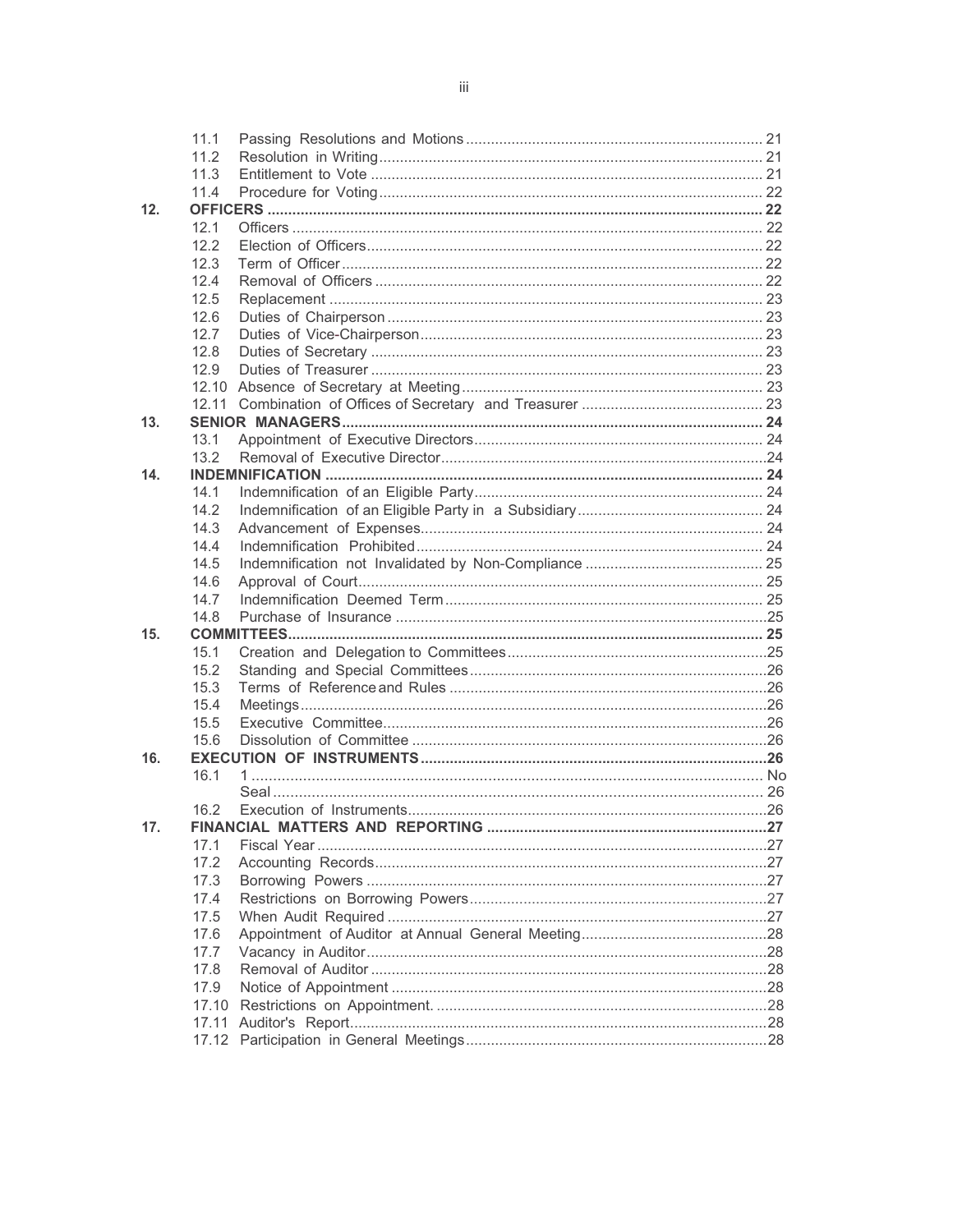| 18.  |      |  |  |
|------|------|--|--|
|      |      |  |  |
|      |      |  |  |
|      |      |  |  |
| 19.  |      |  |  |
|      | 19.1 |  |  |
|      |      |  |  |
|      |      |  |  |
| -20. |      |  |  |
|      | 20.1 |  |  |
|      | 20.2 |  |  |
|      |      |  |  |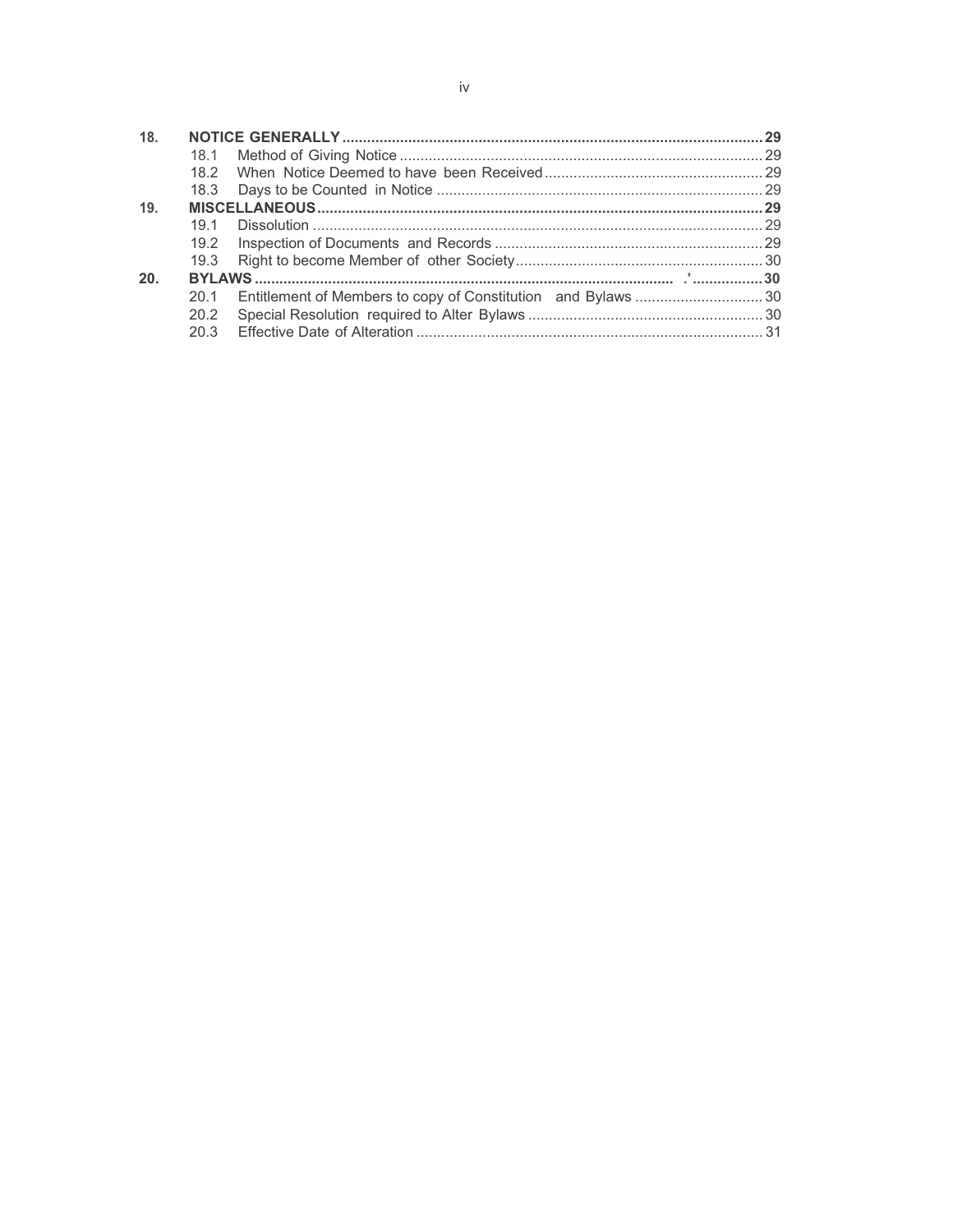#### **BYLAWS OF THE NORTH SHORE TABLE TENNIS SOCIETY**

#### **1. INTERPRETATION**

#### **1.1 Definitions**

In these Bylaws and the Constitution of the Society, unless the context otherwise requires:

- (a) **"Address of the Society"** means the address of the Society as filed from time to time with the Registrar;
- (b) **"Society"** means the " NORTH SHORE TABLE TENNIS SOCIETY " ;
- (c) **"Board"** means the Directors acting as authorized by *Societies Act ,* the Constitution and these Bylaws in managing or supervising the management of the affairs of the Society and exercising the powers of the Society;
- (d) **"Board Resolution"** means:
	- (i) a resolution passed by a simple majority of the votes cast in respect of the resolution by the Directors entitled to vote on such matter:
		- (A) in person at a duly constituted meeting of the Board, or
		- (B) by Electronic Means in accordance with these Bylaws, or
		- (C) by combined total of the votes cast in person and by Electronic Means; or
	- (ii) a resolution that has been submitted to all Directors and consented to in writing by 2/3 of the Directors who would have been entitled to vote on the resolution at a meeting of the Board,

and a Board Resolution approved by any of these methods is effective as though passed at a meeting of the Board;

;

- (e) **"Bylaws"** means the bylaws of the Society as filed with the Registrar;
- (f) **"Constitution"** means the constitution of the Society as filed with the Registrar;
- (g) **"Directors"** means those Persons who are, or who subsequently become , directors or officers in accordance with these Bylaws and have not ceased to be directors;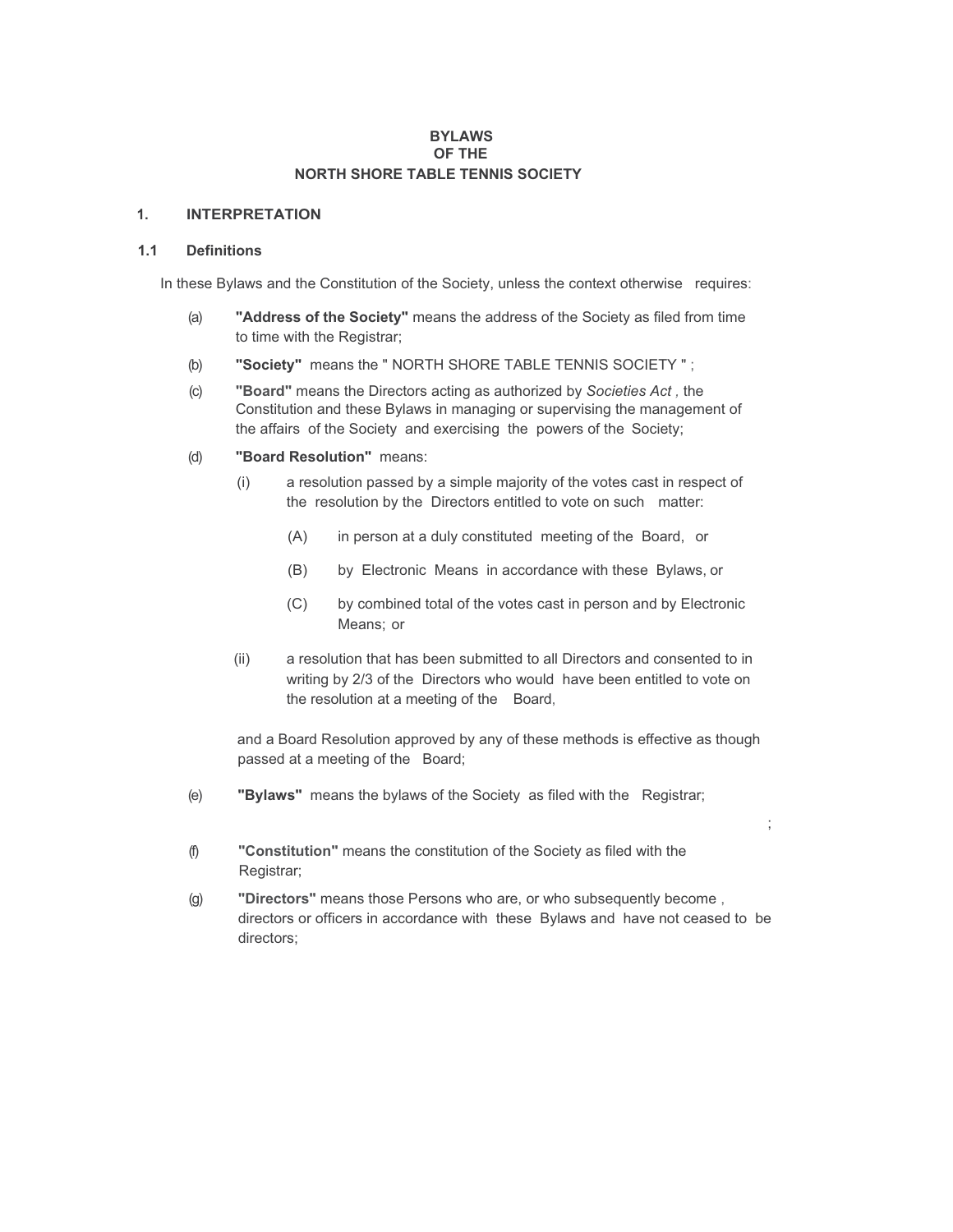- (h) **"Electronic Means"** means any system or combination of systems , including but not limited to mail, telephonic , electronic, radio, computer or web-based technology or communication facility, that:
	- (i) in relation to a meeting or proceeding, permits all participants to communicate with each other or otherwise participate in the proceeding contemporaneously , in a manner comparable, but not necessarily identical, to a meeting where all were present in the same location , and
	- (ii) in relation to a vote , permits all eligible voters to cast a vote on the matter for determination in a manner that adequately discloses the intentions of the voters;
- U) **"Eligible Party"** means:
	- (i) a Person who is or was a Director or officer of the Society , as determined in accordance with these Bylaws; or
	- (ii) such other Person described in the *Societies Act* that is or was appointed or elected by the Directors to exercise authority to manage the activities or internal affairs of the Society as a whole or in respect of a principal unit of the Society; or
	- (iii) a Person who holds or held a position equivalent to what is described in either sub-paragraph (i) or (ii) above in a subsidiary of the Society, if any; or
	- (iv) the heir or personal or legal representative of a Person described in (i), (ii) or (iii) above.
- (k) **"General Meeting"** means a meeting of the Members, and includes any annual general meeting and any special or extraordinary general meetings of the Society ;
- (I) **"Income Tax Act'** means the *Income Tax Act, R.S.C.* 1985 (5<sup>1</sup><sub>h</sub> Supp.), c. 1 as amended from time to time;
- (m) **" Members"** means those Persons that are, or that subsequently become, Voting Members or Non-Voting Members of the Society in accordance with these Bylaws and, in either case, have not ceased to be members;
- (n) *"mutatis mutandis"* means with the necessary changes having been made to ensure that the language makes sense in the context ;
- (o) **"Non-Voting Member"** means those Persons that are, or that subsequently become, non-voting Members in accordance with these Bylaws and have not ceased to be non-voting Members;
- (p) **"Officers"** means those persons elected or appointed to the offices set out in these bylaws. All officers are directors for the purpose of these bylaws.
- (q) **"Ordinary Resolution"** means: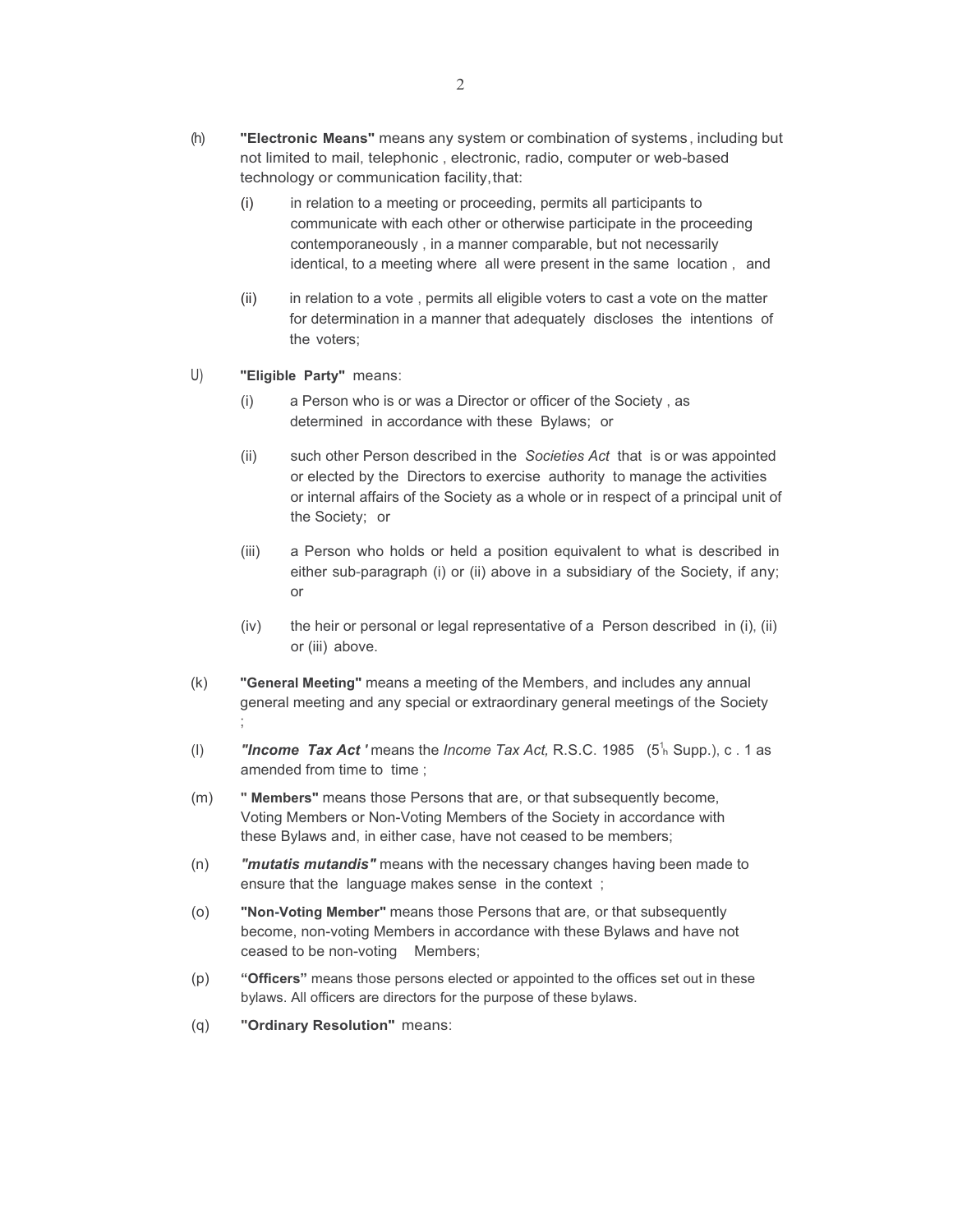- (i) a resolution passed by a simple majority of the votes cast in respect of the resolution by those Voting Members entitled to vote:
	- (A) in person at a duly constituted General Meeting, or
	- (B) by Electronic Means in accordance with these Bylaws, or
	- (C) by combined total of the votes cast in person at a General Meeting and the votes cast by Electronic Means; or
	- (ii) a resolution that has been submitted to the Members and consented to in writing by at least 2/3 of the Voting Members,

and an Ordinary Resolution approved by any one or more of these methods is effective as though passed at a General Meeting of the Society;

- (r) **"Person"** means a natural person;
- (s) **"Chairperson"** means the Person elected to the office of Chairperson of the Society in accordance with these Bylaws;
- (t) **"Registered Address"** of a Member or Director means the address of that Person as recorded in the register of Members or the register of Directors;
- (u) **"Registrar"** means the Registrar of Companies of the Province of British Columbia ;
- (v) **"Secretary"** means a Person elected to the office of secretary of the Society in accordance with these Bylaws;
- (w) **"Executive Director"** means a Person appointed by the Board under section 13.1, if any, to exercise the Board's delegated authority to manage the activities or internal affairs of the Society as a whole or in respect of a principal unit of the Society;
- (x) *" Societies Act'* means the *Societies Act,* S.B.C . 2015 , c. 18, as amended from time to time, and includes any successor legislation thereto ;
- (y) **"Special Resolution"** means:
	- (i) a resolution, of which the notice required by the *Societies Act* and these Bylaws has been provided, passed by the majority of votes required by the *Societies Act* cast in respect of the resolution by those Voting Members entitled to vote :
		- (A) in person at a duly constituted General Meeting, or
		- (B) by Electronic Means in accordance with these Bylaws, or
		- (C) by combined total of the votes cast in person at a General Meeting and the votes cast by Electronic Means; or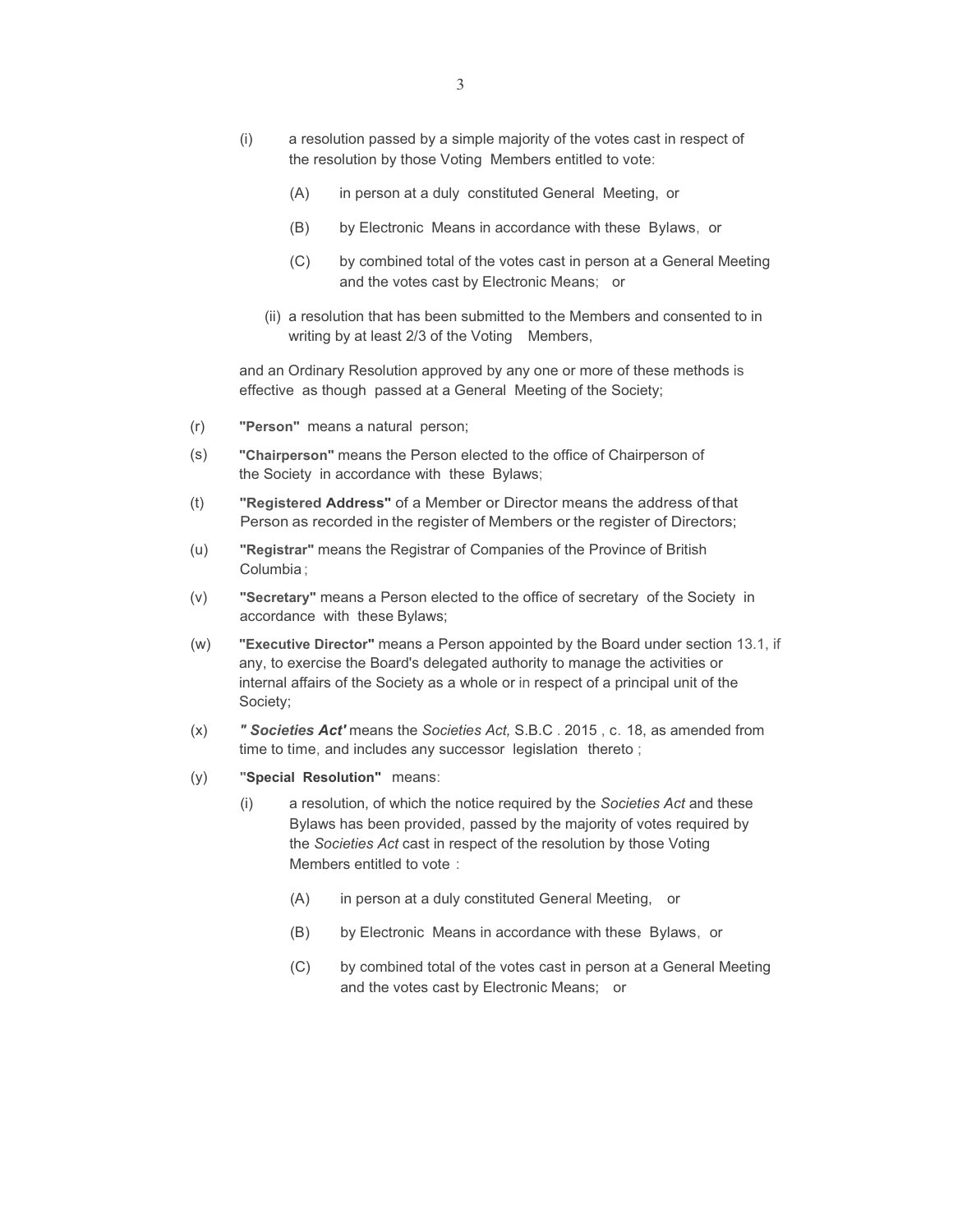(ii) a resolution that has been submitted to the Members and consented to in writing by every Voting Member who would have been entitled to vote on the resolution in person at a General Meeting,

and a Special Resolution approved by any one or more of these methods is effective as though passed at a General Meeting;

- (z) **"Treasurer"** means a Person elected to the office of treasurer of the Society in accordance with these Bylaws;
- (aa) **"Vice-Chairperson "** means a Person elected to the office of vice-Chairperson of the Society in accordance with these Bylaws; and
- (aa) **"Voting Member"** means those Persons that are, or t h a t subsequently become, voting Members in accordance with these Bylaws and have not ceased to be voting Members.

#### **1.2** *Societies Act* **Definitions**

Except as otherwise provided, the definitions in the *Societies Act* on the date these Bylaws become effective apply to these Bylaws and the Constitution.

#### **1.3 Plural and Singular F o r m s**

In these Bylaws, a word defined in the plural form includes the singular and vice-versa .

#### **2. MEMBERSHIP**

#### **2.1 Admission to Membership**

Membership in the Society will be restricted to:

- (a) those Persons who are Members in good standing on the date these Bylaws come into force; and
- (b) those Persons and Clubs whose subsequent application for admission as a Member has been accepted in accordance with these Bylaws.

2.2 **Classes of Membership** There will be one class of voting membership, called Voting Members, and one class of non-voting membership, called Non-Voting Members.

## 2.3 3 **Eligibility for Membership Voting** Members

A Person may be eligible to be accepted as a Voting Member if he or she :

- (a) is 19 years of age or older;
- (b) ordinarily resides in British Columbia ; and
- (c) is interested in advancing the purposes and supporting the activities of the Society .

#### Non-Voting Members

A Person may be eligible to be accepted as a Non-Voting Member if he or she: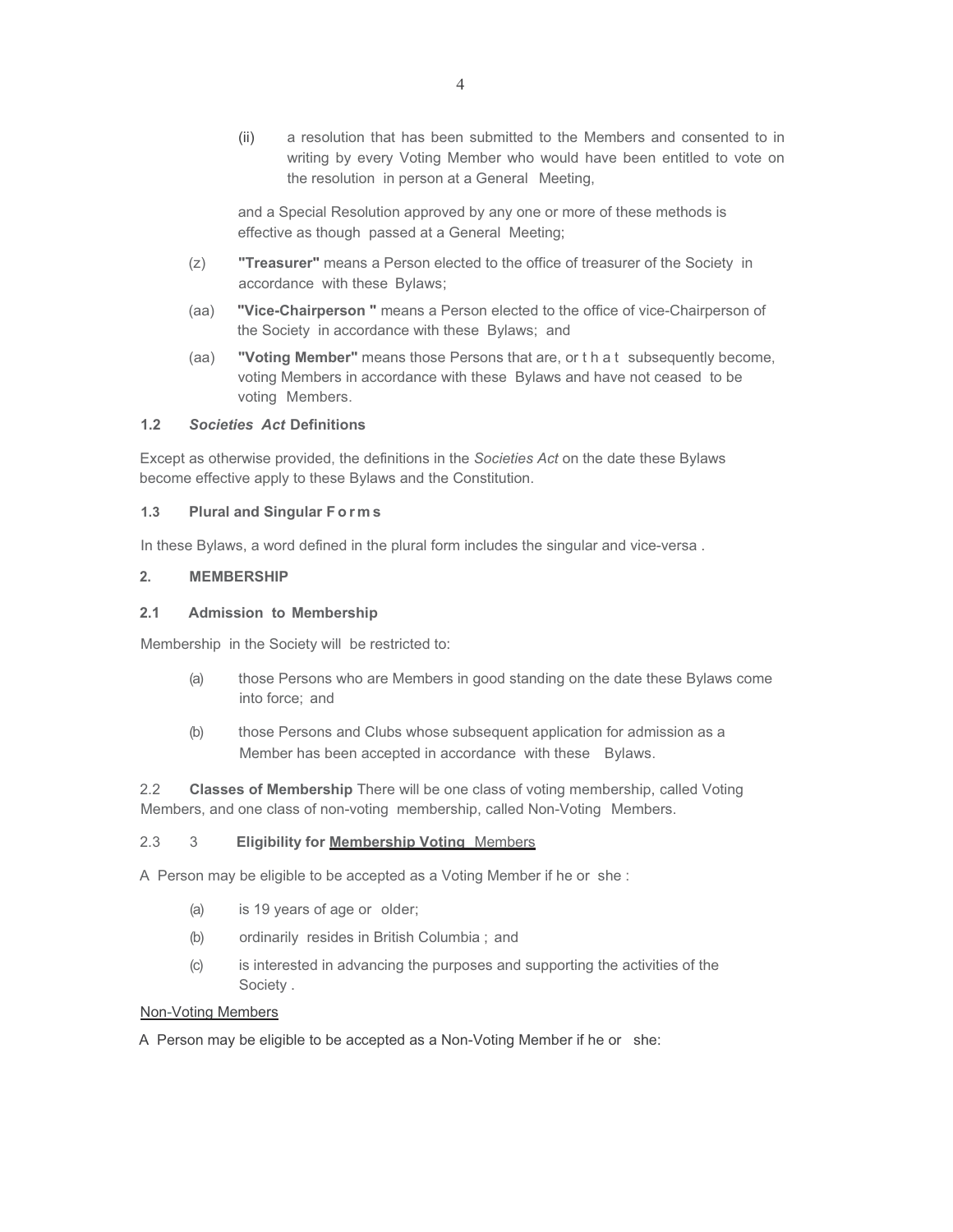- (a) ordinarily resides in British Columbia; and
- (b) is interested in advancing the purposes and supporting the activities of the Society.

In the case of any ambiguity or doubt regarding the eligibility of a Person for membership, such ambiguity or doubt will be resolved by the Board in its discretion and the Board's decision will be final.

## **2.4 Transition of Membership**

On the date these Bylaws come into force:

- (a) each Person that is a member of the Society in good standing and that is eligible for membership under these Bylaws will continue as a Member in the appropriate class as determined by the Society until the conclusion of the current term of membership, unless sooner ceasing; and
- (b) each Person that is a member of the Society not in good standing or who is ineligible for membership under these Bylaws will be deemed to have resigned from membership effective that date.

## **2.5 Membership Coordinator**

The Board may delegate the review and acceptance of new applications and re-applications for membership to a position or committee within the Society, which Person or body will be referred to for the purposes of these sections as the membership coordinator.

If no membership coordinator is designated by the Board, then the duties for that position set out in these Bylaws remain with the Board.

## **2.6 Application for Membership**

An eligible Person may apply to the Society to become a Member as follows:

(a) by submitting a completed application, in such form and manner as may be established by the Society, at the Address of the Society or to an authorized representative of the Society;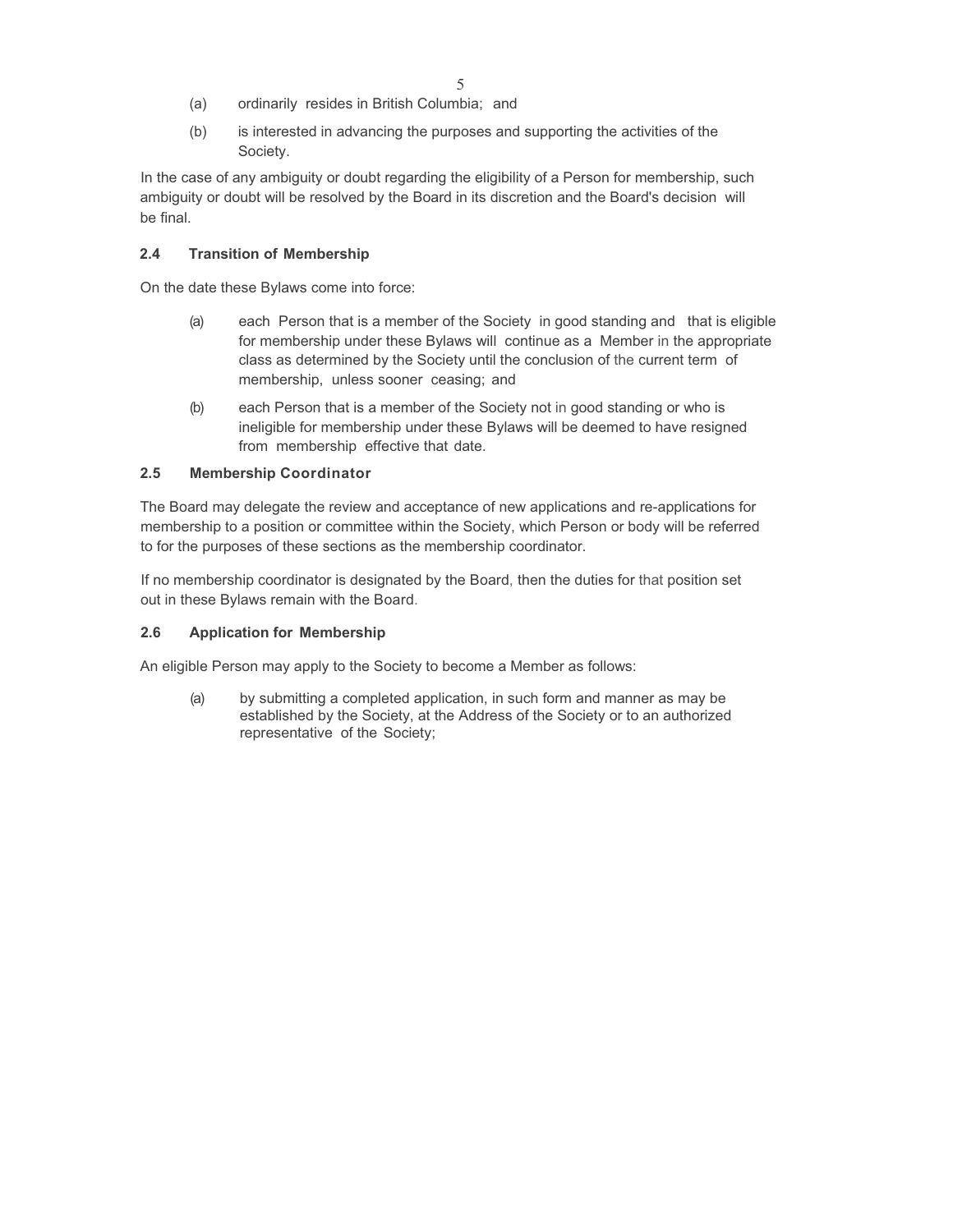- (b) by submitting payment of applicable dues and membership fees; and
- (c) by submitting such information or documentation as the membership coordinator may require to confirm eligibility for membership .

## **2.7 Reviewing and Acceptance of Application**

The membership coordinator, if any, shall review all applications for membership in the Society and may, if necessary to determine eligibility for membership, request the Person to provide further information or documentation in support of the application.

The membership coordinator may, by entering the Person information into the membership register, accept that Person as a Member in the appropriate class as determined in accordance with these Bylaws.

#### **2.8 Reporting and Ratification of Membership**

The membership coordinator, if any, shall regularly report to the Board in relation to applications for membership received and approved.

At such times, the Board shall consider a Board Resolution to ratify the approval of memberships made in the last interval and may, if necessary determine any issues related to membership of an applicant.

#### **2.9 Referral of Application to Board**

The membership coordinator, if any, may at any time refer an application for membership to the Board for further consideration and, if so referred, the Board may, by Board Resolution, accept, postpone or refuse an application for membership.

The Board may refuse or postpone an application for membership for any reason which, in the Board's view, is necessary or prudent to protect the reputation and integrity of the Society. Membership.

Membership is not transferable by a Member.

#### 2.11 **Term of Membership**

Once accepted as a Member, a Person will continue as a Member for a term of one ( 1) year , which term will expire at the conclusion of the next annual general meeting, unless renewed.

#### 2.12 **Renewal and Re-application of Membership**

A Member who continues to be eligible may renew his or her membership prior to its expiry in such manner as may be determined by the Board from time to time, including the payment of any applicable member dues or fees .

A Person whose membership has expired or otherwise ceased other than by expulsion and who remains eligible may re-apply for membership after its expiry in accordance with section 2.5 .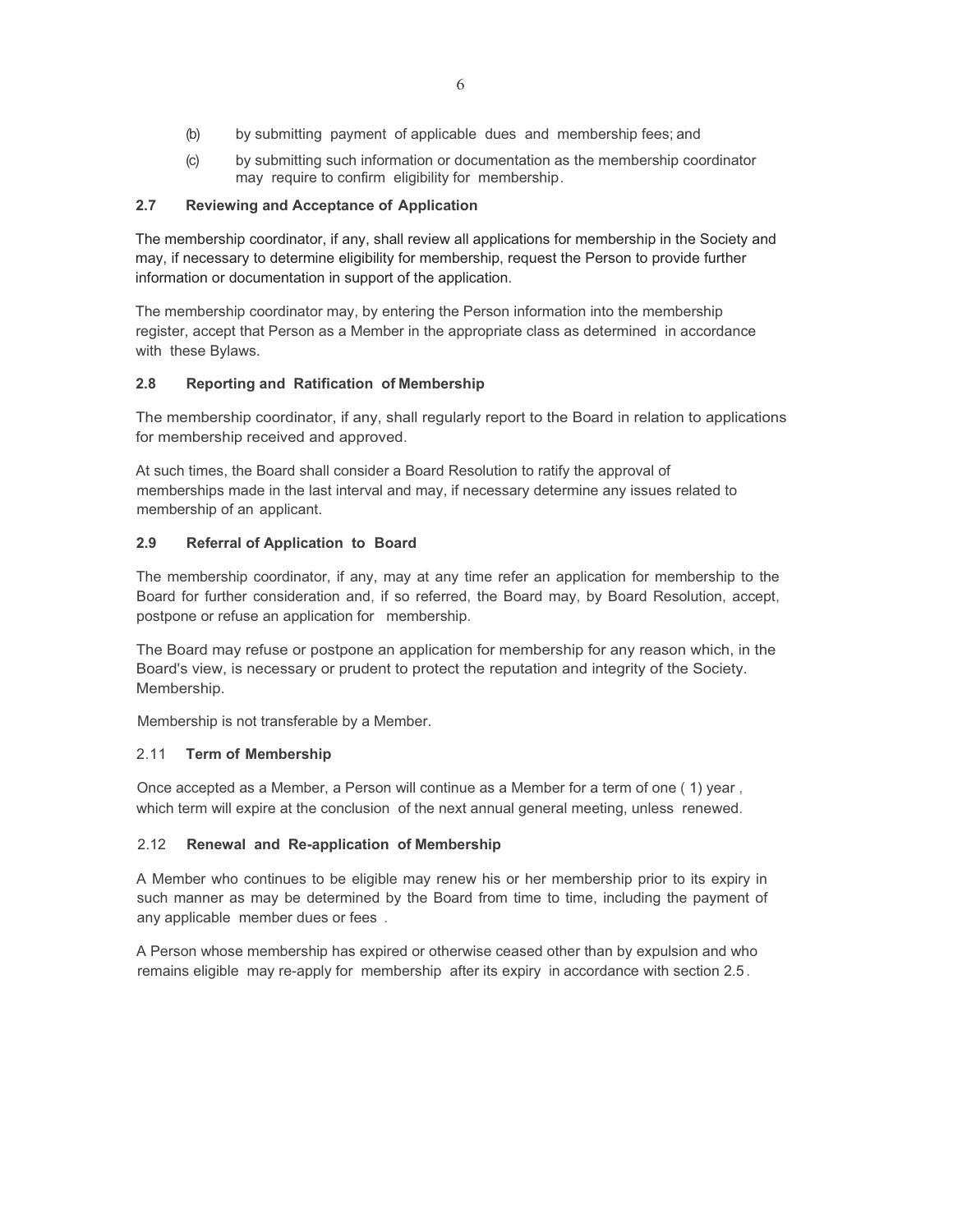A Person who was expelled from membership may, unless prohibited by the terms of the expulsion , re-apply for membership in accordance with the terms of the expulsion resolution , provided that if the expulsion resolution provided no restrictions related to reapplication, the Person may reapply for membership after one (1) year from the date of expulsion.

All reapplications for membership are subject to acceptance by the Board.

#### 2.13 **Cessation of Membership**

A Person will immediately cease to be a Member:

- (a) upon the date which is the later of:
	- (1) the date of delivering his, her or its resignation in writing to the Secretary or to the Address of the Society ; and
	- (2) the effective date of the resignation stated thereon ; or
- . (b) Upon the date which is thirty (30) days from the date on which such Member ceases to be in good standing; or
- (c) upon his, her or its expulsion ; or
- (d) upon his or her death or, in the case of a Club, dissolution.

## **3. MEMBERSHIP RIGHTS AND OBLIGATIONS**

#### **3.1 Rights of Voting Membership**

A Voting Member in good standing has the following rights of membership:

- (a) to receive notice of, and to attend, all General Meetings;
- (b) to make or second motions at a General Meeting and to speak in debate on motions under consideration in accordance with such rules of order as may be adopted;
- (c) to serve on committees of the Society , as invited;
- (d) to exercise a vote on matters for determination at General Meetings;
- (e) to nominate for election as a Director, in accordance with these Bylaws;
- (f) to be nominated to stand for election as a Director or officer of the Society ; and
- (g) to participate in the programs and initiatives of the Society , in accordance with such criteria as may be determined by the Board from time to time.

## **3.2 Rights of Non-Voting Membership**

A Non-Voting Member in good standing has the following rights of membership :

- (a) to receive notice of, and to attend, all General Meetings;
- (b) to speak in debate on motions under consideration in accordance with such rules of order as may be adopted ;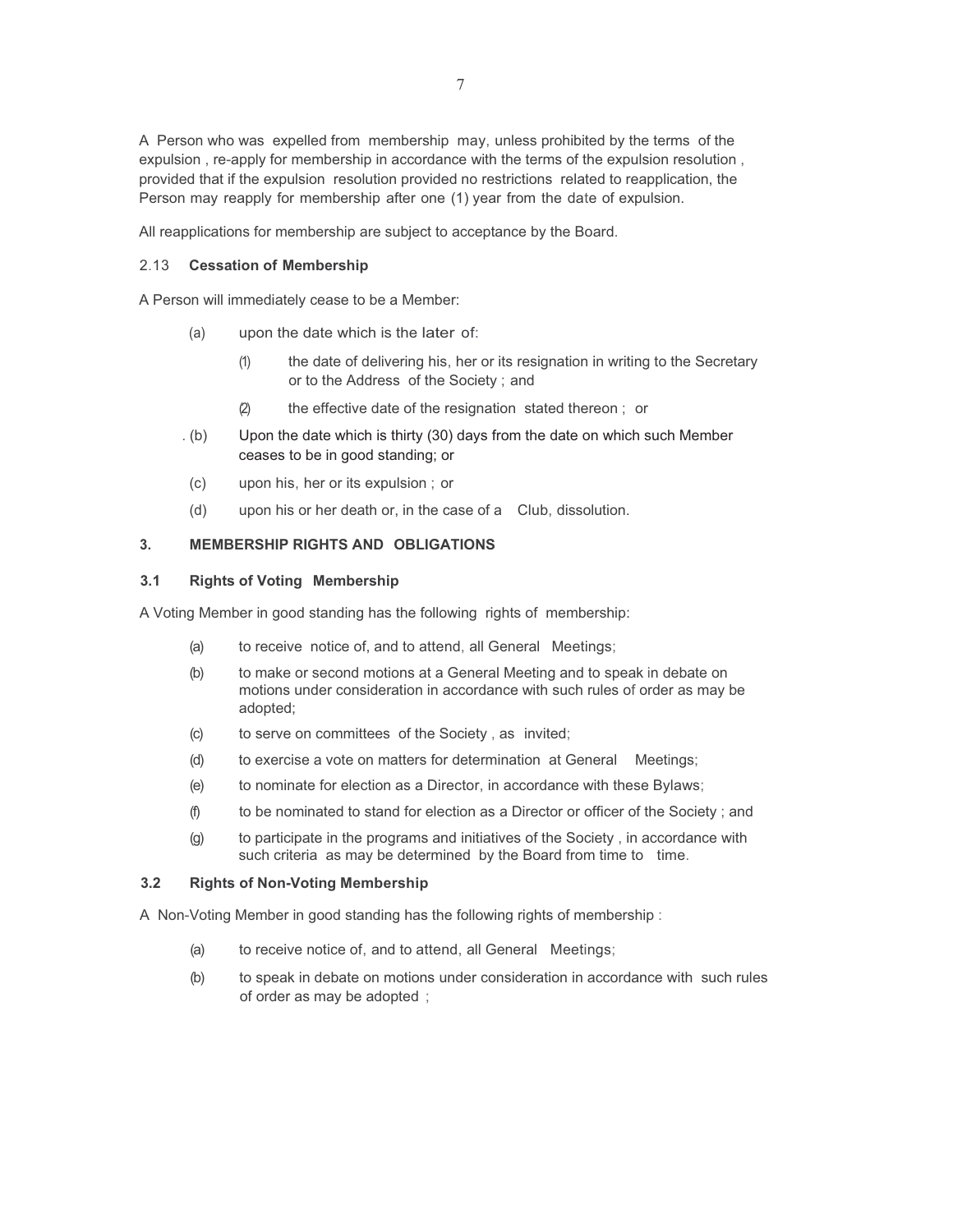- (c) to serve on committees of the Society , as invited; and
- (d) to participate in the programs and initiatives of the Society , in accordance with such criteria as may be determined by the Board from time to time.

#### **3.3 Member not in Good Standing**

A Member who is not in good standing has the right to receive notice of, and to attend, all General Meetings, and the right to participate in programs or initiatives of the Society (subject to eligibility) but is suspended from all of the other rights set out in sections 3.1 and 3.2, as may be applicable, for so long as he or she remains not in good standing.

#### **3.4 Dues**

The Board will, by Board Resolution, determine the dues payable by Members from time to time and such determination will be deemed to continue in force until altered by the Board.

#### **3.5 Standing of Members**

All Members are deemed to be in good standing except:

- (a) a Member who has failed to pay such annual membership dues as are determined by the Board, if any , when due and owing and such Member is not in good standing so long as such amount remains unpaid; and
- (b) a Member who has been suspended by the Society .

#### **3.6 Compliance with Constitution, Bylaws and Policies**

Every Member will, at all times:

- (a) uphold the Constitution and comply with these Bylaws, the Regulations and the policies of the Society in effect from time to time;
- (b) abide by such codes of conduct and ethics adopted by the Society ; and
- **(c)** further and not hinder the purposes, aims and objects of the Society. 3.7

## **Expulsion or Suspension of Member**

Following an appropriate investigation or review of a Member's conduct or actions, in accordance with the Regulations and policies established by the Board, the Board may, by Board Resolution, expel, suspend or otherwise discipline a Member for conduct which, in the reasonable opinion of the Board:

- (a) is improper or unbecoming for a Member;
- (b) is contrary to section 3.6; or
- (c) is likely to endanger the reputation or hinder the interests of the Society .

The Board must provide notice of a proposed expulsion, suspension or discipline of a Member to the Member in question, accompanied by a brief statement of the reasons for the disciplinary action.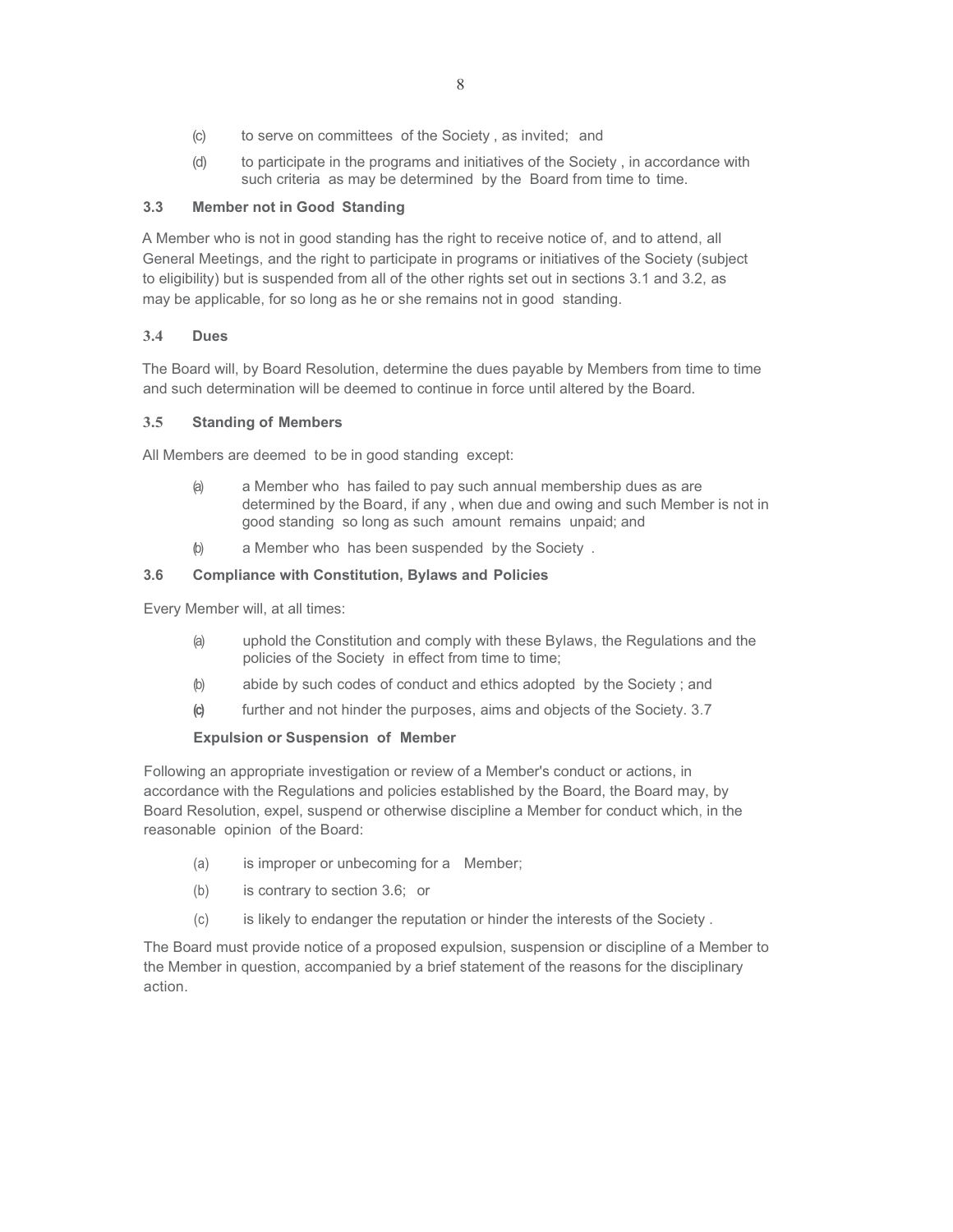A Member who is the subject of the proposed expulsion, suspension or discipline will be provided a reasonable opportunity to respond to the proposed discipline at or before the time the matter is decided.

#### 3.8 **No Distribution of Income to Members**

The purposes of the Society shall be carried out without purpose of monetary gain for its Members, and any profits or accretions to the Society shall be used for the promotion of its purposes. This provision was previously unalterable.

## MEETINGS OF MEMBERS

#### **3.4** 1 **Time and Place of General Meetings**

The General Meetings of the Society will be held at such time and place, in accordance with the *Societies Act,* as the Board decides.

#### **3.5** 2 . **Annual General Meetings**

An annual general meeting will be held at least once in every calendar year and in accordance with the *Societies Act.*

#### **3.6** 3 **Extraordinary General Meeting**

Every General Meeting other than an annual general meeting is an extraordinary general meeting.

## **3.7 Calling of Extraordinary General Meeting**

The Society will convene an extraordinary general meeting by providing notice in accordance with the *Societies Act and* these Bylaws in any of the following circumstances:

- (a) at the call of the Chairperson;
- (b) when resolved by Board Resolution; or
- *(c)* when such a meeting is requisitioned by the Voting Members in accordance with the *Societies Act.*

#### **4.5 Notice of General Meeting**

The Society will send notice of every General Meeting to:

- (a) each Member shown on the register of Members on the date the notice is sent; and
- (b) the auditor , if any is appointed,

not less than 14 days and not more than 60 days prior to the date of the General Meeting.

No other Person is entitled to be given notice of a General Meeting .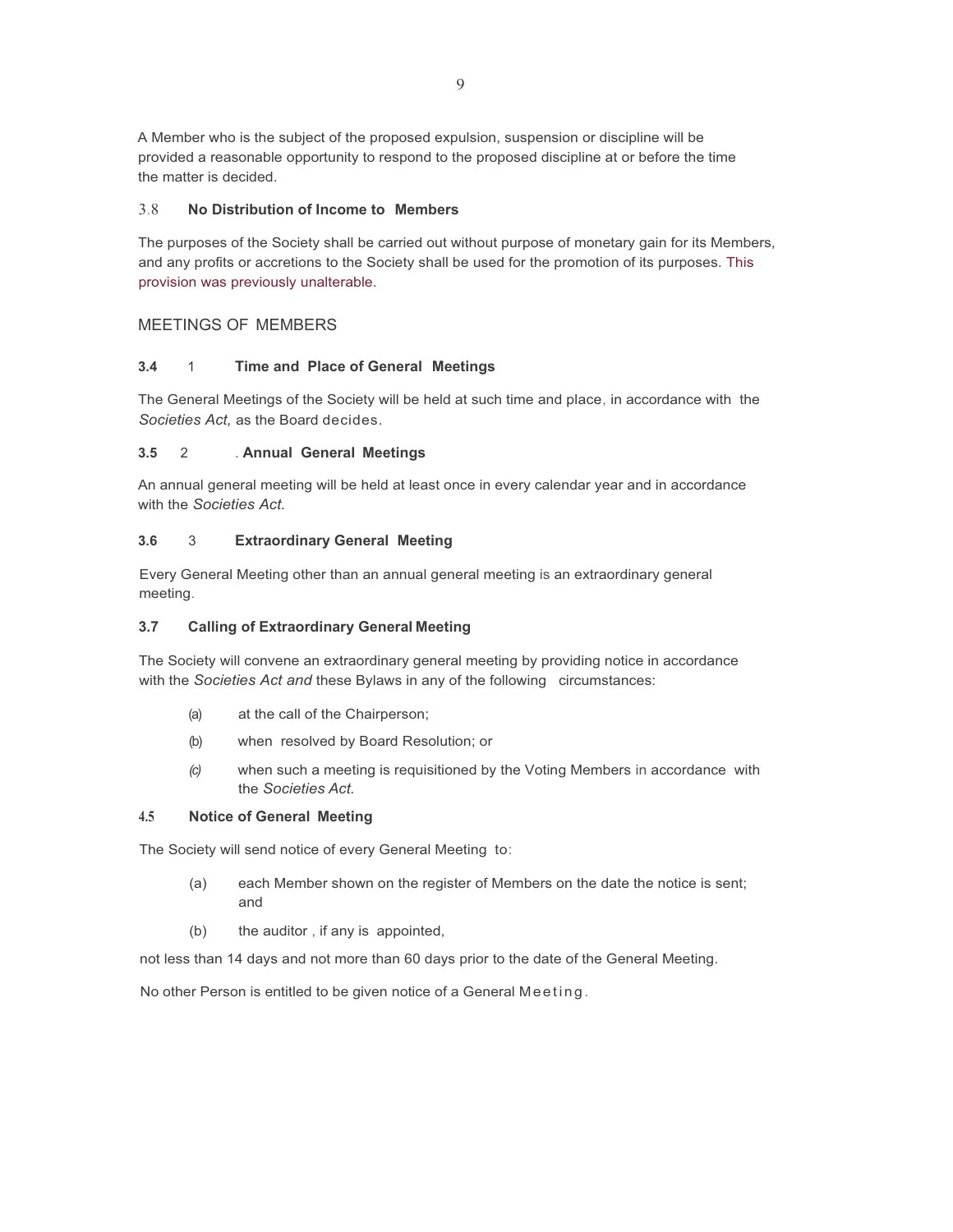Notice of a General Meeting may be sent by the Society to a Member either personally, by delivery, courier or by mail posted to such Member's Registered Address, or, where the Member has provided a fax number or e-mail address, by fax or e-mail, respectively.

## 4.6 **Contents of Notice**

Notice of a General Meeting will specify the place, the day and the time of the meeting and will include the text of every Special Resolution to be proposed or considered at that meeting.

If the Board has determined to hold a General Meeting to include participation by Electronic Means, the notice of that meeting must inform Members that they may participate by Electronic Means and provide instructions on how this may be done.

#### 4.7 **Omission of Notice**

The accidental omission to give notice of a General Meeting to a Member, or the non-receipt of notice by a Member, does not invalidate proceedings at that meeting.

## **4. PROCEEDINGS AT GENERAL MEETINGS**

#### **4.1 Business Required at Annual General Meeting**

The following business is required to be conducted at each annual general meeting of the Society:

- (a) the adoption of an agenda;
- (b) the approval of the minutes of the previous annual general meeting and any extraordinary general meetings held since the previous annual general meeting;
- (c) consideration of the report of the Directors;
- (d) consideration of the financial statements and the report of the auditor thereon, if any; and
- (e) the election of Directors.

The annual general meeting may include other business as determined by the Board in its discretion.

## **4.2 Attendance at General Meetings**

In addition to Members, Directors and the Society's auditor, if any, the Board may also invite any other Person or Persons to attend a General Meeting as observers and guests. All observers and guests may only address the assembly at the invitation of the Person presiding as chair, or by Ordinary Resolution.

## **4.3 Electronic Participation in General Meetings**

The Board may determine, in its discretion, to hold any General Meeting in whole or in part by Electronic Means, so as to allow some or all Members to participate in the meeting remotely.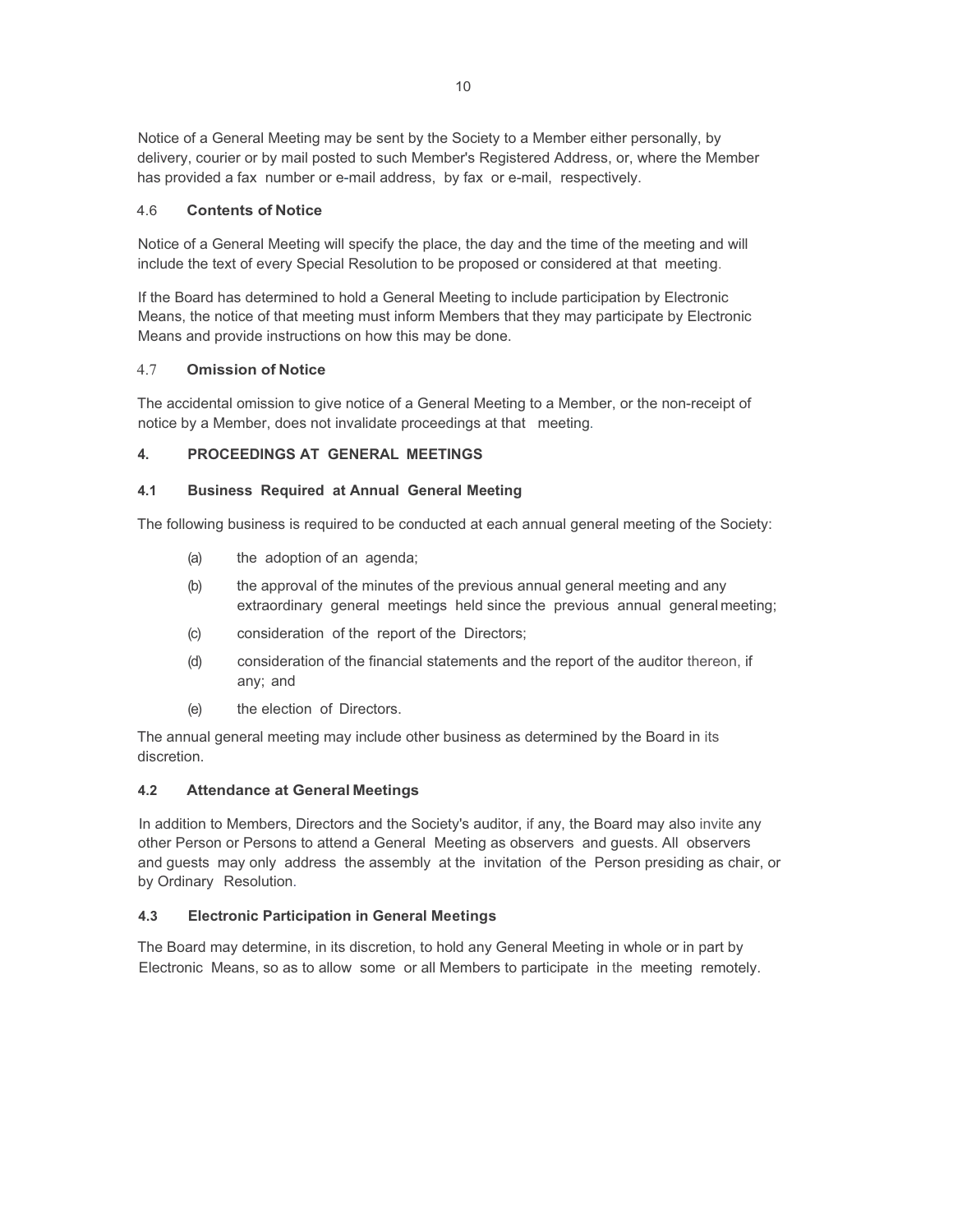Where a General Meeting is to be conducted using Electronic Means, the Board must take reasonable steps to ensure that all participants are able to communicate and participate in the meeting adequately and, in particular, that remote participants are able to participate in a manner comparable to participants present in person, if any .

Persons participating by permitted Electronic Means are deemed to be present at the General Meeting.

## **5.4 Registration of Members**

Every Member attending a General Meeting must register their attendance prior to the call to order for the meeting in such manner as may be established by the Board from time to time.

## **5.5 Requirement of Quorum**

No business, other than the election of a Person to chair the meeting and the adjournment or termination of the meeting, will be conducted at a General Meeting at a time when a quorum is not present.

## **5.6 Quorum**

A quorum at a General Meeting is Five (5) Voting Members in good standing on the date of the meeting.

## **5.7 Lack of Quorum**

If within 30 minutes from the time appointed for a General Meeting a quorum is not present, the meeting, if convened on the requisition of Voting Members, will be terminated, but in any other case it will stand adjourned to the next day, at the same time and place, and if, at the adjourned meeting, a quorum is not present within 30 minutes from the time appointed for the meeting, the Voting Members present will constitute a quorum and the meeting may proceed.

## **5.8 Loss of Quorum**

If at any time during a General Meeting there ceases to be a quorum present, business then in progress will be suspended until there is a quorum present or until the meeting is adjourned or terminated .

## **5.9 Chair**

The Chairperson (or, in the absence or inability of the Chairperson, the Vice-Chairperson) will, subject to a Board Resolution appointing another Person, preside as chair at all General Meetings.

If at any General Meeting the Chairperson, Vice-Chairperson and such alternate Person appointed by a Board Resolution, if any, are not present within 15 minutes after the time appointed for the meeting, the Directors present may choose one of their number to preside as chair at that meeting.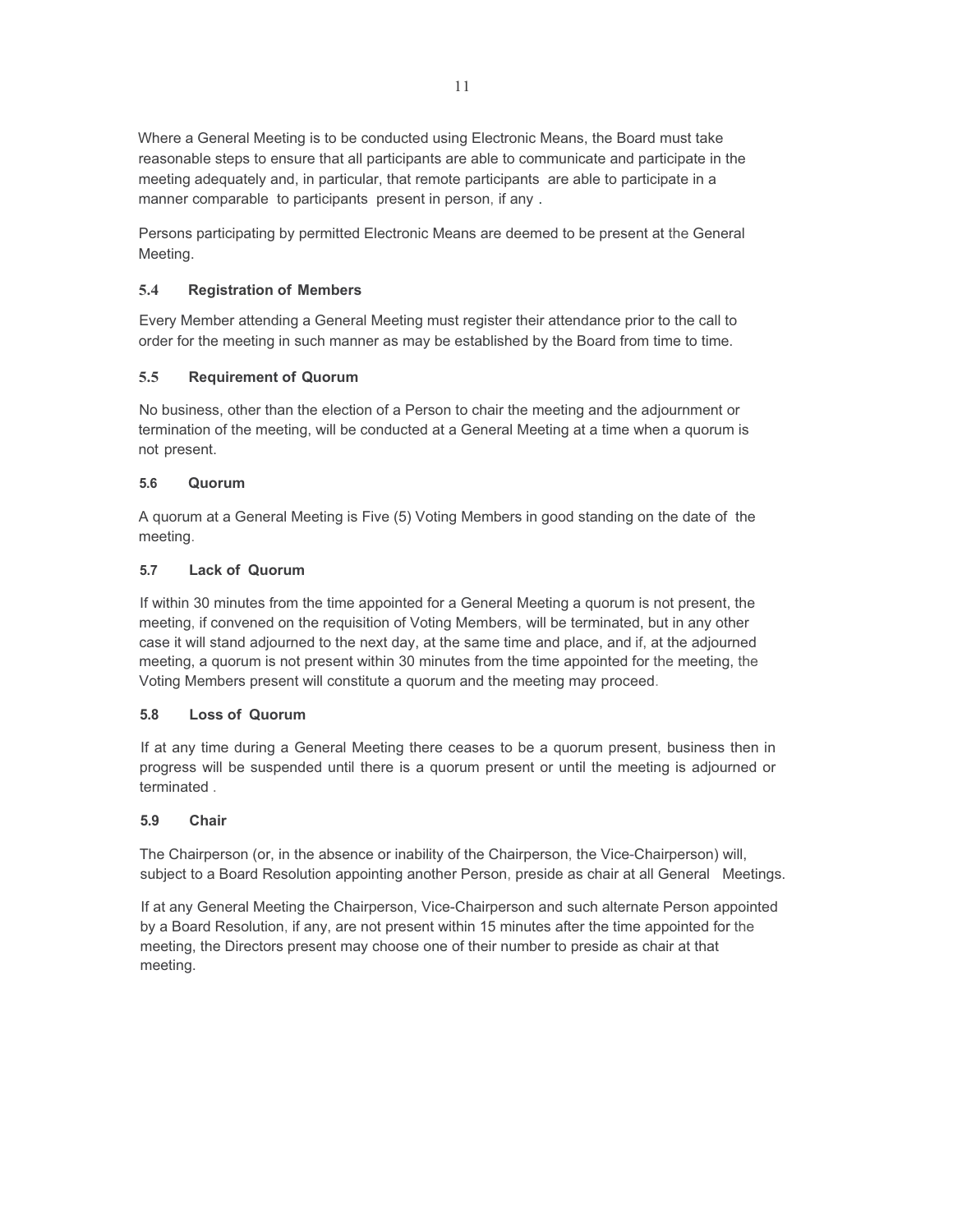#### **5.10 Alternate Chair**

If a Person presiding as chair of a General Meeting wishes to step down as chair for all or part of that meeting, he or she may designate an alternate to chair such meeting or portion thereof, and upon such designated alternate receiving the consent of a majority of the Voting Members present at such meeting, he or she may preside as chair.

## **5.11 Chair to Determine Procedure**

In the event of any doubt, dispute or ambiguity in relation to procedural matters or parliamentary process at a General Meeting, the Person presiding as chair will have the authority to interpret and apply such rules of order as the meeting has adopted and determine matters in accordance with those rules, as well as the Societies Act and these Bylaws.

## **5.12 Adjournment**

A General Meeting may be adjourned from time to time and from place to place, but no business will be transacted at an adjourned meeting other than the business left unfinished at the meeting from which the adjournment took place.

## **5.13 Notice of Adjournment**

It is not necessary to give notice of an adjournment or of the business to be transacted at an adjourned meeting except where a meeting is adjourned for more than 14 days, in which case notice of the adjourned meeting will be given as in the case of the original meeting.

## 5.14 **Minutes of General Meetings**

The Secretary or such other Person designated by the Board will ensure that minutes are taken for all General Meetings.

## **5. VOTING BY MEMBERS**

## **5.1 Ordinary Resolution Sufficient**

Unless the *Societies Act,* these Bylaws or adopted rules of order provide otherwise, every issue for determination by a vote of the Voting Members will be decided by an Ordinary Resolution.

## **5.2 Entitlement to Vote**

Each Voting Member in good standing is entitled to one (1) vote on matters for determination by the Members. No other Person is entitled to vote on a matter for determination by the Members, whether at a General Meeting or otherwise .

## **5.3 Voting Other than at General Meeting**

The Board may, in its sole discretion, conduct a vote of the Voting Members other than at a General Meeting, whether by mail-in ballot or Electronic Means, provided in each case that the Society provides each Member in good standing with notice of:

(a) the text of the resolutions to be voted on;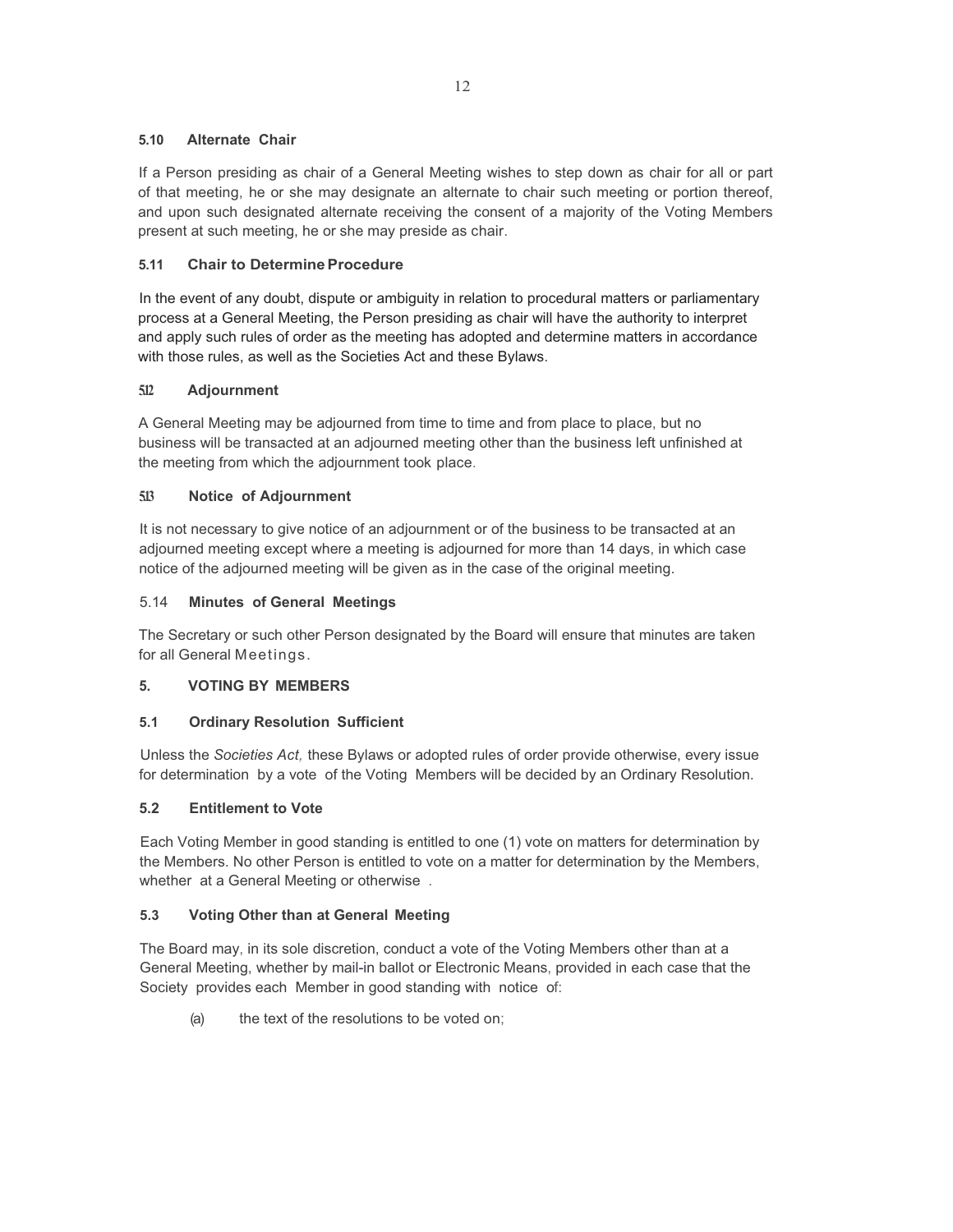13

- (b) the open and closing dates for casting a vote; and
- (c) Instructions on how a Voting Member may cast a vote.

# **5.4 Voting Methods**

Voting by Voting Members may occur by any one or more of the following methods, in the discretion of the Board:

- (a) by show of hands;
- (b) by written ballot; or
- (c) by vote conducted by Electronic Means.

Where a vote is to be conducted by show of hands, and prior to the question being put to a vote, a number of Voting Members equal to not less than 10% of the votes present may request a secret ballot, and where so requested the vote in question will then be conducted by written ballot or other means whereby the tallied votes can be presented anonymously in such a way that it is impossible for the assembly to discern how a given Voting Member voted.

# **5.5 Voting by Chair**

If the Person presiding as chair of a General Meeting is a Voting Member, then he or she may, in his or her sole discretion, cast a vote on any motion or resolution under consideration at the same time as voting occurs by all Voting Members. A Person presiding as chair who is not a Voting Member has no vote.

The Person presiding as chair of a General Meeting does not have a second or a casting vote in the event of a tie and a motion or resolution that is tied is defeated.

# **5.6 Voting by Proxy**

Voting by proxy is not permitted.

# **6. DIRECTORS**

# **6.1 Management of Property and Affairs**

The Board will have the authority and responsibility to manage, or supervise the management of, the property and the affairs of the Society.

# **7.2 Duties of Directors**

Pursuant to the Societies *Act,* every Director will:

- (a) act honestly and in good faith with a view to the best interests of the Society ;
- (b) exercise the care, diligence and skill that a reasonably prudent individual would exercise in comparable circumstances ;
- (c) act in accordance with *Societies Act* and the regulations thereunder; and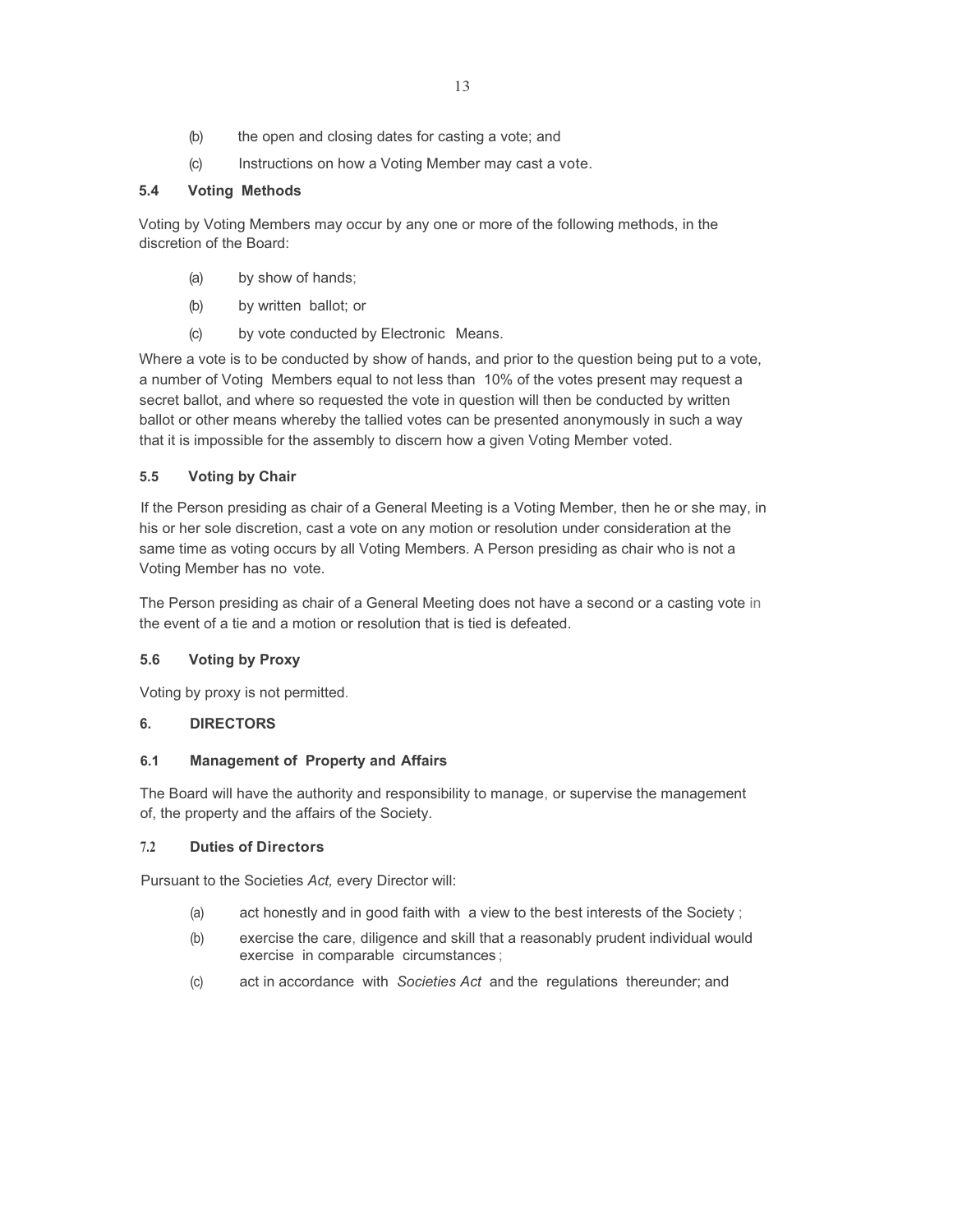(d) Subject to Sections 7.2(a) to 7.2(c), act in accordance with these Bylaws.

Without limiting sections 7.2(a) to (d), a Director, when exercising the powers and performing the functions of a Director, must act with a view to the purposes of the Society.

#### **7.3 Qualifications of Directors**

Pursuant to the *Societies Act ,* a Person may not be nominated, elected or appointed to serve (or continue to serve) as a Director if he or she:

- (a) is less than 19 years of age;
- (b) has been found by any court, in Canada or elsewhere , to be incapable of managing his or her own affairs;
- (c) is an undischarged bankrupt; or
- *(d)* has been convicted of a prescribed offence within the prescribed period, for which no pardon has been granted, all in accordance with the *Societies Act.*

In addition to the foregoing, a Person may not be nominated, elected or appointed to serve (or continue to serve) as a Director if he or she is not a Voting Member in good standing.

#### **7.4 Composition of Board**

The Board will be composed of a minimum of five (5) and a maximum of seven (7) Directors, which number will be set by Board Resolution from time to time, each of whom will be elected or appointed in accordance with these Bylaws.

#### **7.5 Invalidation of Acts**

No act or proceeding of the Board is invalid by reason only of there being less than the required number of Directors in office.

## **7.6 Election of Directors**

Directors will be elected by the Voting Members at a General Meeting and will take office commencing at the close of such meeting.

## **7.7 Transition of Directors, Terms**

Each Person who is a Director on the date these Bylaws come into force will continue as a Director for the remaining term to which he or she was elected, unless sooner ceasing in accordance with these Bylaws.

Any previous terms served by Directors prior to these Bylaws coming into force will not be counted towards the term limits set out below.

## 7.8 **Term of Directors**

The term of office of Directors will normally be two (2) years. However, the Board may by Board Resolution determine that some or all vacant Directors' positions will have a term of less than two (2) years, the length of such term to be determined by the Directors in their discretion.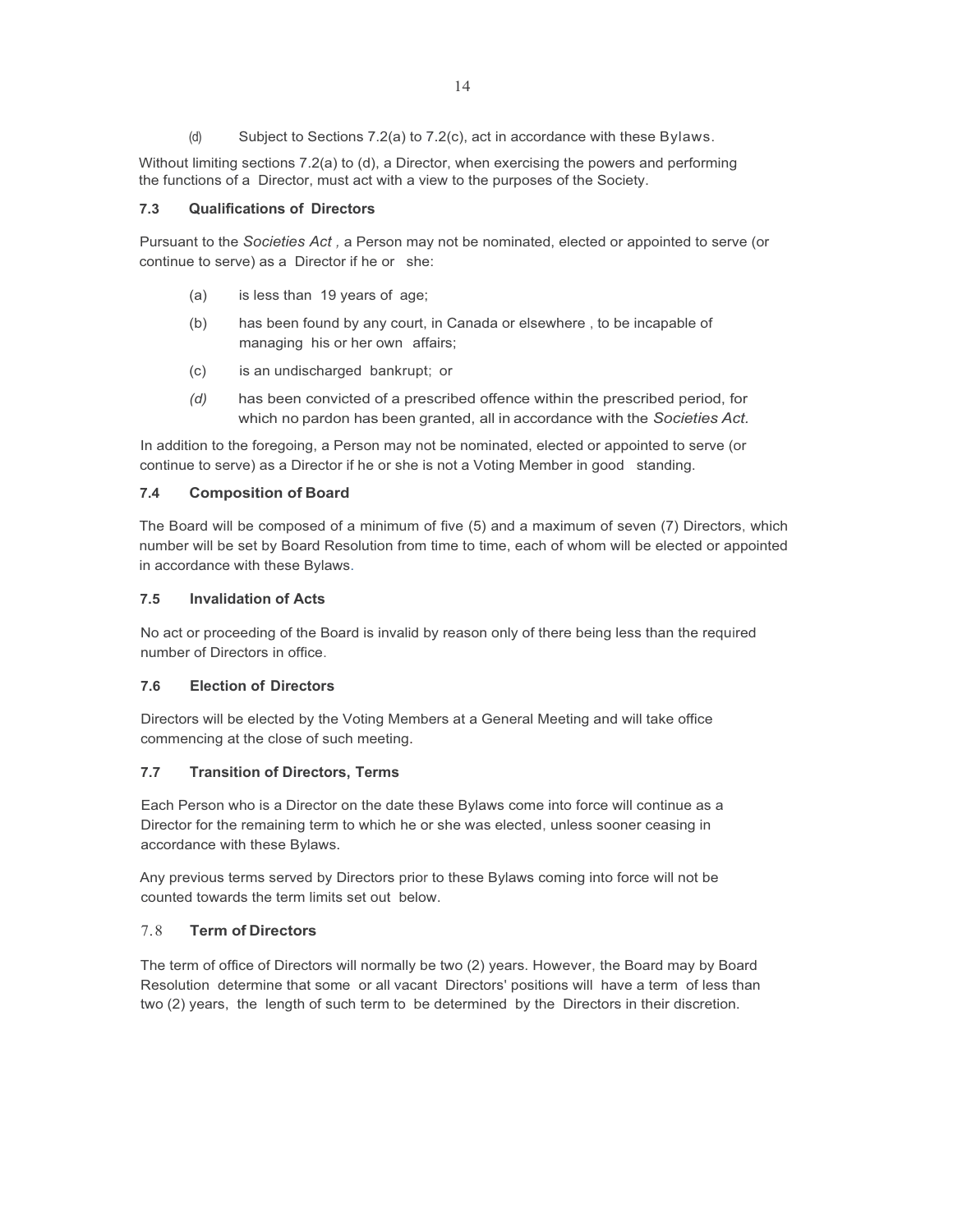For purposes of calculating the duration of a Director's term of office, the term will be deemed to commence at the close of the annual general meeting at which such Director was elected. If, however, the Director was elected at an extraordinary general meeting his or her term of office will be deemed to have commenced at the close of the annual general meeting next following such extraordinary general meeting.

## **7.9 Consecutive Terms and Term Limits**

Directors may be elected for consecutive terms, without limit.

## **7.10 Extension of Term to Maintain Minimum Number of Directors**

Every Director serving a term of office will retire from office at the close of the annual general meeting in the year in which his or her term expires, provided that if insufficient successors are elected and the result is that the number of Directors would fall below five (5), the Person or Persons previously elected as Directors may, if they consent, continue to hold office, and the term of such Director or Directors is deemed to be extended, until such time as successor Directors are elected or appointed.

## **7.11 Appointment to fill Vacancy**

If a Director ceases to hold office before the expiry of his or her term, the Board, by Board Resolution, may appoint a Voting Member qualified in accordance with section 7.3 to fill the resulting vacancy.

The position occupied by an appointed replacement Director will become available for election at the next annual general meeting and each such appointed replacement Director will continue in office until the conclusion of the next annual general meeting unless sooner ceasing to be a Director. The appointed replacement Director may run for the vacant position.

## **7.12 Removal of Director**

A Director may be removed before the expiration of his or her term of office by either of the following methods:

- (a) by Special Resolution; or
- (b) by Board Resolution.

If by Special Resolution, the Voting Members may elect a replacement Director by Ordinary Resolution to serve for the balance of the removed Director's term of office.

If by Board Resolution, the Director proposed for removal has a conflict of interest and may not vote on the Board Resolution, but is entitled to not less than seven (7) days' advance notice in writing of the proposed Board Resolution and to address the Board prior to the vote on the resolution.

## **7.13** Ceasing to be a Director

A Person will immediately and automatically cease to be a Director: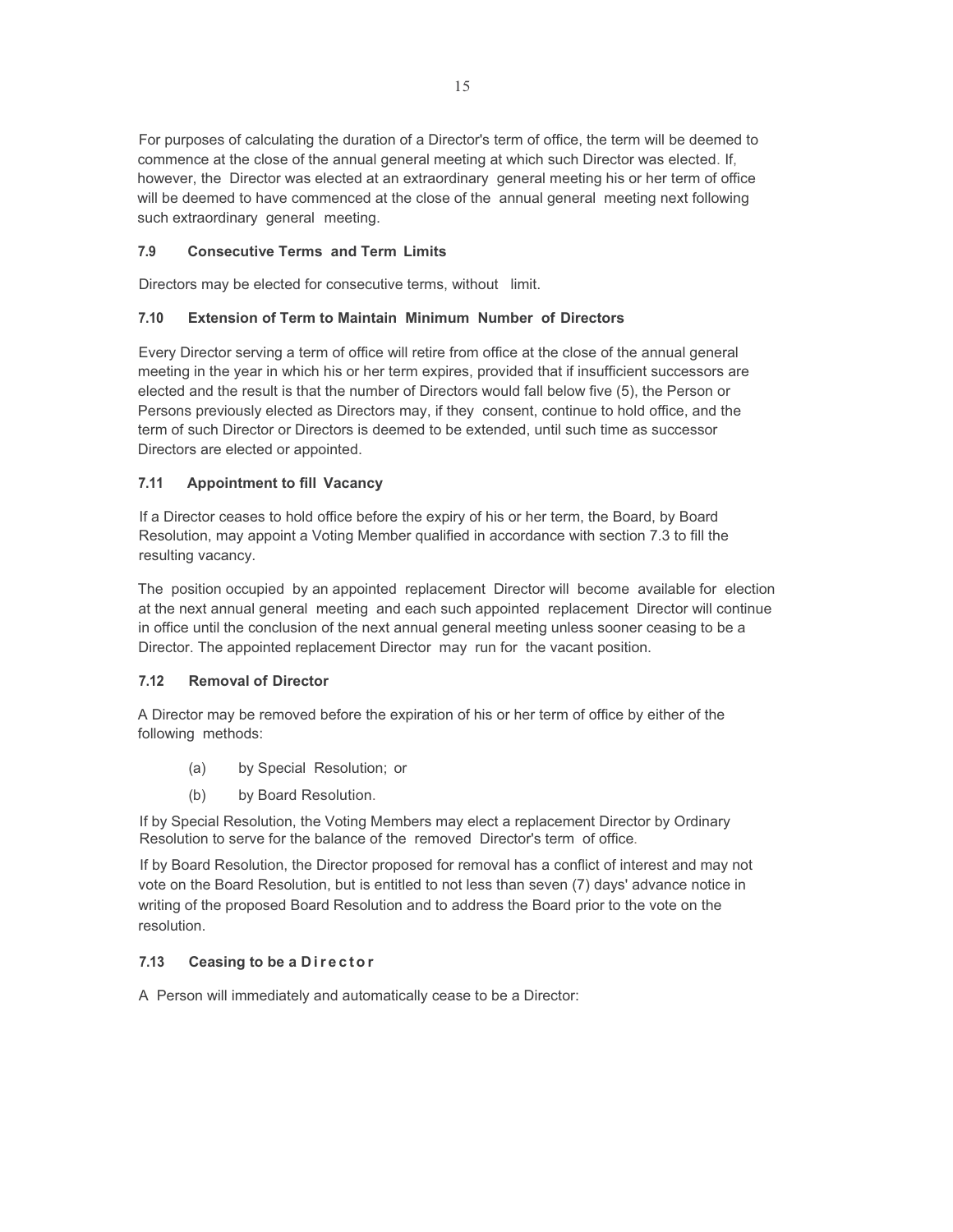- (a) upon the date which is the later of:
	- (i) the date of delivering his or her resignation in writing to the Chairperson or to the Address of the Society; and
	- (ii) the effective date of the resignation stated therein ; or
- (b) upon the expiry of his or her term, unless re-elected; or
- (c) upon the date such Person is no longer qualified pursuant to section 7.3; or
- (d) upon his or her removal; or
- (e) upon his or her death.

## **7. NOMINATION AND ELECTION OF DIRECTORS**

#### **7.1 Nomination of Directors**

Nominations for election as a Director must be made in accordance with the applicable provisions of these Bylaws, including this section, and such policies and procedures as are established by the Board from time to time, provided that such policies or procedures do not conflict with these Bylaws.

All nominations are subject to the following rules:

- (a) A nomination must be made in writing, in a form established by the Society.
- (b) A nominee must be a Voting Member in good standing to be nominated and must remain in good standing in order to stand for election.
- (c) A Voting Member may nominate him or herself, and the nomination must be signed by the Voting Member nominated and one (1) other Voting Members in good standing.
- (d) A Voting Member may not nominate more nominees than the number of Director positions available for election.
- (e) Nominations must be submitted in advance of an election, in accordance with such deadlines as may be established by policy. Nominations will not be permitted from the floor at a General Meeting.

## **7.2 Elections Generally**

Directors will be elected by acclamation or by vote of the Voting Members, in accordance with the applicable provisions of these Bylaws and such election policies and procedures as are established by the Society from time to time.

To the extent possible, approximately half of Director Positions will become vacant for election each year.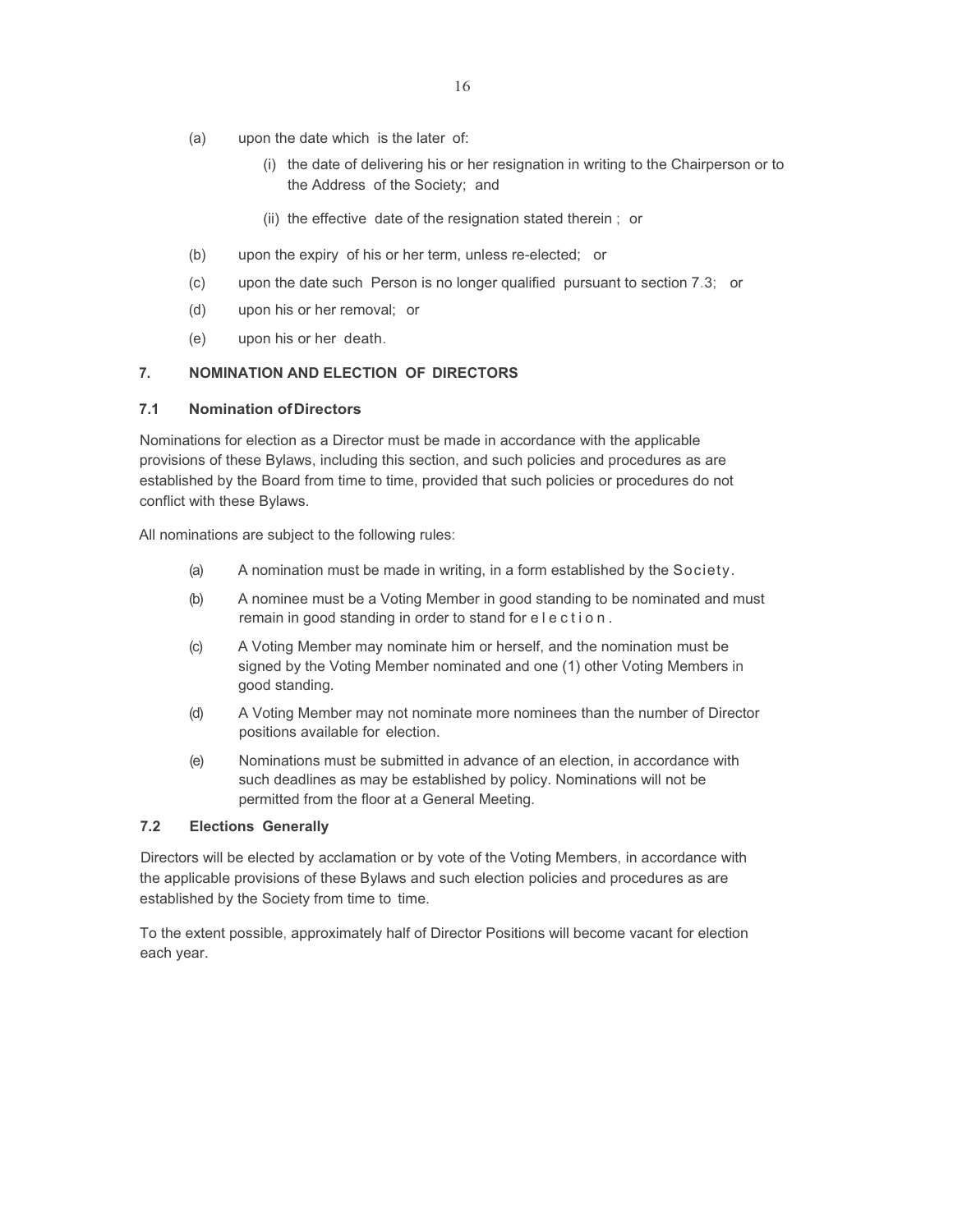## **7.3 Election at Annual General Meeting**

Election of Directors will normally take place at, or prior to, the annual general meeting and Directors so elected will take office commencing at the close of such meeting.

## **7.4 Election by Acclamation**

In elections where the number of eligible nominees at the close of the nomination period is equal to or less than the number of positions for Directors that will become vacant at the close of the next annual general meeting, then the eligible nominees are deemed to be elected by acclamation and no vote will be required.

## **8.5 Election by Secret Ballot**

In elections where there are more eligible nominees than vacant positions for Directors at the close of the nomination period, election will be by secret ballot and the following rules will apply:

- (a) The secret ballot may be conducted by written ballot or Electronic Means, either at or prior to the annual general meeting, all at the discretion of the Board.
- (b) Ballots will be sent or otherwise made accessible to all Voting Members in good standing, and only to those Persons.
- (c) Each ballot will include the name of each eligible nominee and the number of vacancies to be filled.
- (d) No Voting Member will vote for more Directors than the number of vacant positions. Any ballot will be deemed to be void if it records votes for more nominees than there are vacant positions.
- (e) Ballots will be counted following the close of the election period by scrutineers appointed by the Board.
- (f) Nominees will be deemed to be elected in order of those nominees receiving the most votes.
- (g) In the event of a tie between two or more eligible nominees for the final vacant position, the scrutineers will place one ballot marked for each tied nominee into a suitable container and the Chairperson will draw one ballot from the container at random, which nominee selected will be elected to the final vacant position.
- (h) The results of an election by secret ballot will be announced to all Members following the counting of the ballots.

## 8.6 **Nomination and Election Policies**

The Board may establish, by Board Resolution from time to time, such additional policies and procedures related to the nomination and election of Directors as it determines are necessary or prudent for the Society, provided that no such policy and procedure is valid to the extent that it is contrary to the *Societies Act* or these Bylaws.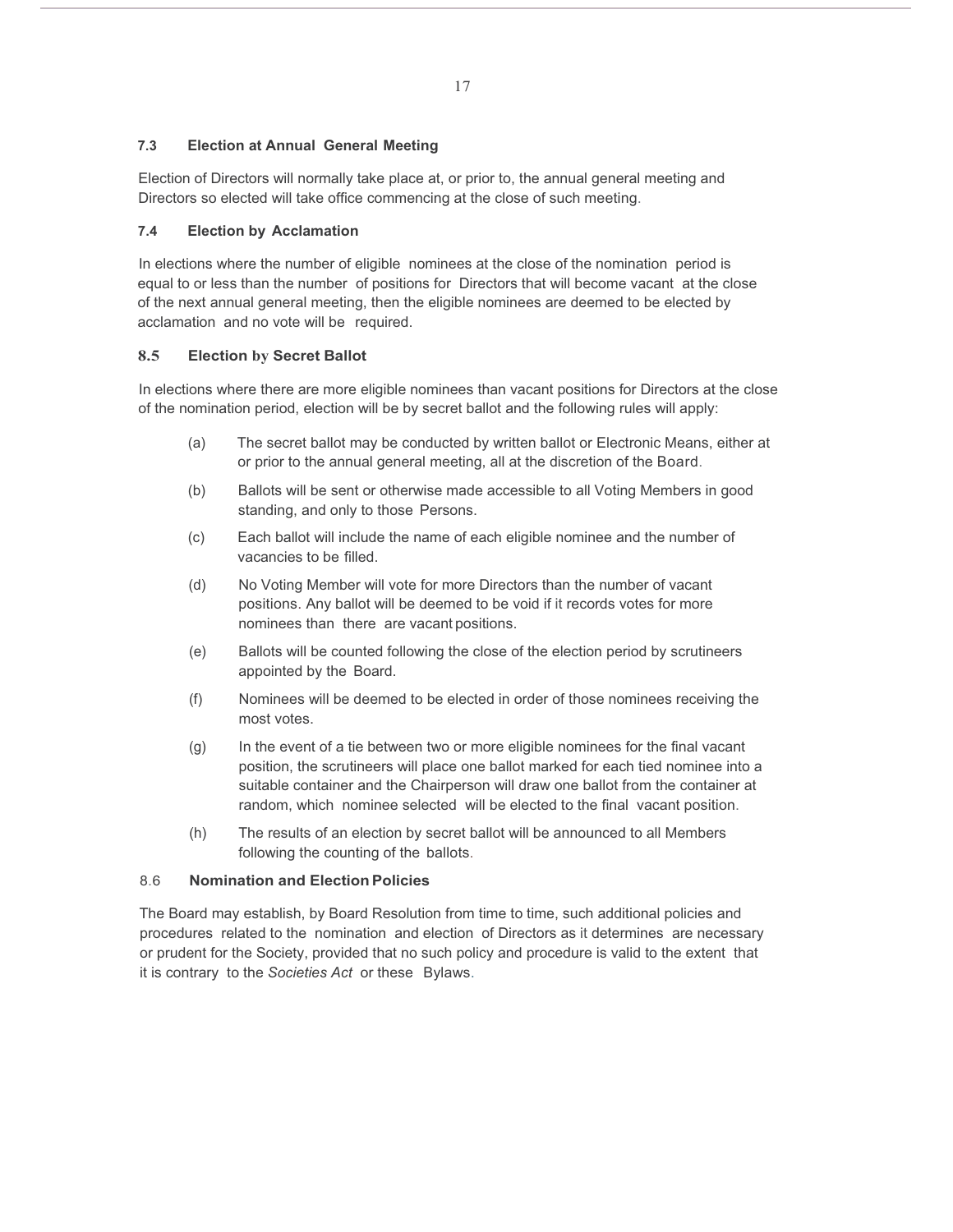## **8. POWERS AND RESPONSIBILITIES OF THE BOARD**

## **8.1 Powers of Directors**

The Board may exercise all such powers and do all such acts and things as the Society may exercise and do, and which are not by these Bylaws or by statute or otherwise lawfully directed or required to be exercised or done by the Members in General Meeting, but nevertheless subject to the provisions of:

- (a) all laws affecting the Society; and
- (b) these Bylaws and the Constitution .

Without limiting the generality of the foregoing, the Board will have the power to make expenditures, including grants, gifts and loans, whether or not secured or interest-bearing, in furtherance of the purposes of the Society. The Board will also have the power to enter into trust arrangements or contracts on behalf of the Society in furtherance of the purposes of the Society.

## **8.2 Policies and Procedures**

The Board may establish such rules, regulations, policies or procedures relating to the affairs of the Society as it deems expedient, provided that no rule, regulation, policy or procedure is valid to the extent that it is inconsistent with the *Societies Act,* the Constitution or these Bylaws.

## **8.3 Remuneration of Directors and Officers and Reimbursement of Expenses**

Directors must not receive remuneration from the Society for acting in their capacity as Directors. However, a Director may be reimbursed for all expenses necessarily and reasonably incurred by him or her while engaged in the affairs of the Society, provided that all claims for reimbursement are in accordance with established policies.

## **8.4 Investment of Property and Standard of Care**

If the Board is required to invest funds on behalf of the Society, the Board may invest the property of the Society in any form of property or security in which a prudent investor might invest. The standard of care required of the Directors is that they will exercise the care, skill , diligence and judgment that a prudent investor would exercise in making investments in light of the purposes and distribution requirements of the Society . The Board may establish further policies related to the investment of the Society's funds and property, provided that such policies are not contrary to the *Societies Act* or these Bylaws.

## **8.5 Investment Advice**

The Directors may obtain advice with respect to the investment of the property of the Society and may rely on such advice if a prudent investor would rely upon the advice in comparable circumstances.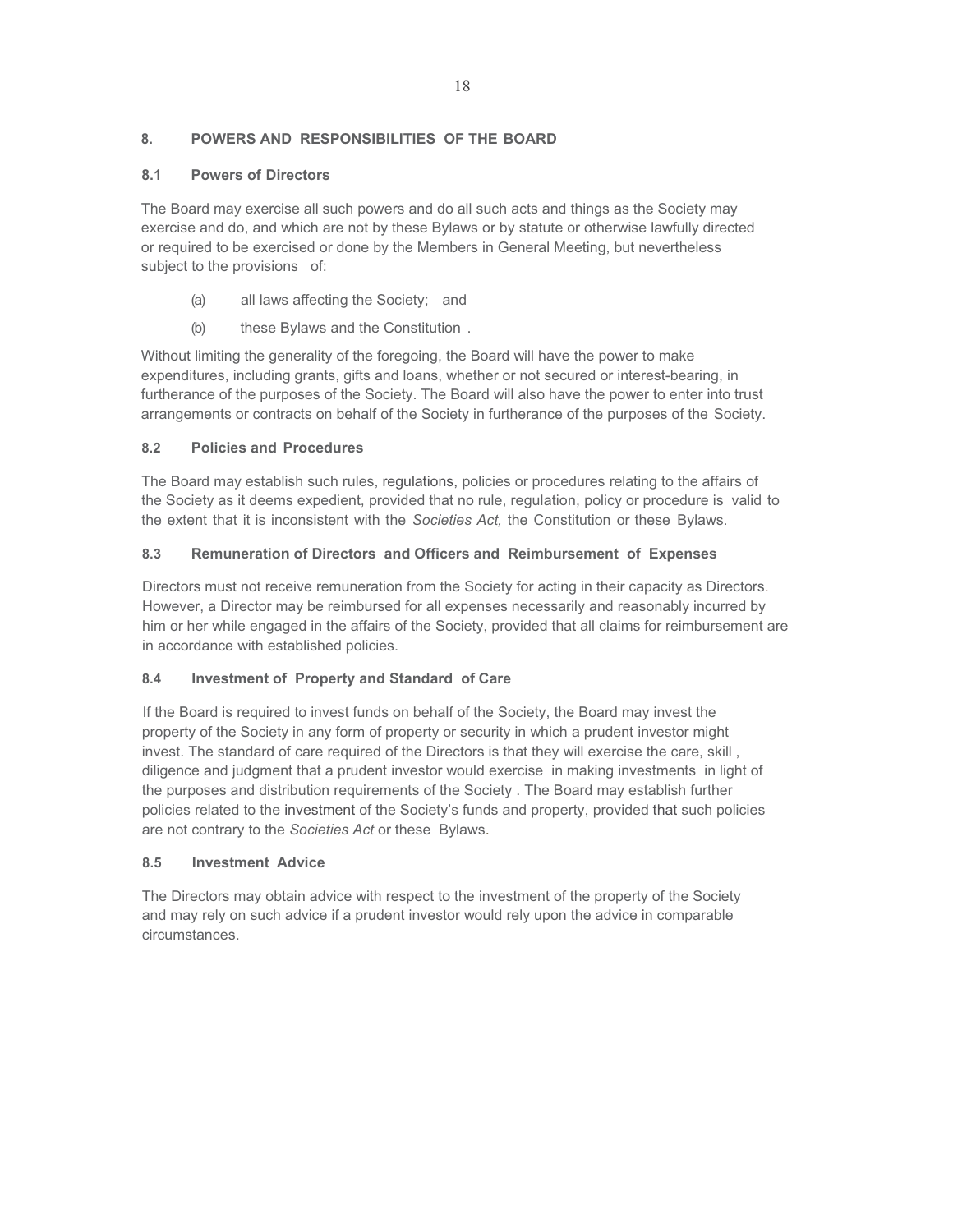#### **8.6 Delegation of Investment Authority to Agent**

The Directors may delegate to a stockbroker, investment dealer, or investment counsel the degree of authority with respect to the investment of the Society's property that a prudent investor might delegate in accordance with ordinary business practice.

## **9. PROCEEDINGS OF THE BOARD**

#### **9.1 Board Meetings**

Meetings of the Board may be held at any time and place determined by the Board. Meetings

may include regular meetings and ad hoc meetings, as determined by the Board.

#### **9.2 Regular Meetings**

The Board may decide to hold regularly scheduled meetings to take place at dates and times set in advance by the Board. Once the schedule for regular meetings is determined and notice given to all Directors, no further notice of those meetings is required to be provided to a Director unless:

- (a) that Director was not in office at the time notice of regular meetings was provided; or
- (b) the date, time or place of a regular meeting has been altered.

## **9.3 Ad Hoc Meetings**

The Board may hold an ad hoc meeting in any of the following circumstances :

- (a) at the call of the Chairperson; or
- (b) by request of any two (2) or more Directors.

## **9.4 Notice of Board Meetings**

At least two (2) days' notice will be sent to each Director of:

- (a) an ad hoc board meeting; or
- (b) a change to a regular board meeting for which notice was previously provided.

However, no formal notice will be necessary if all Directors were present at the preceding meeting when the time and place of the meeting was decided or are present at the meeting or waive notice thereof in writing or give a prior verbal waiver to the Secretary.

For the purposes of the first meeting of the Board held immediately following the election of a Director or Directors conducted at a General Meeting, or for the purposes of a meeting of the Board at which a Director is appointed to fill a vacancy in the Board, it is not necessary to give notice of the meeting to the newly elected or appointed Director or Directors for the meeting to be properly constituted.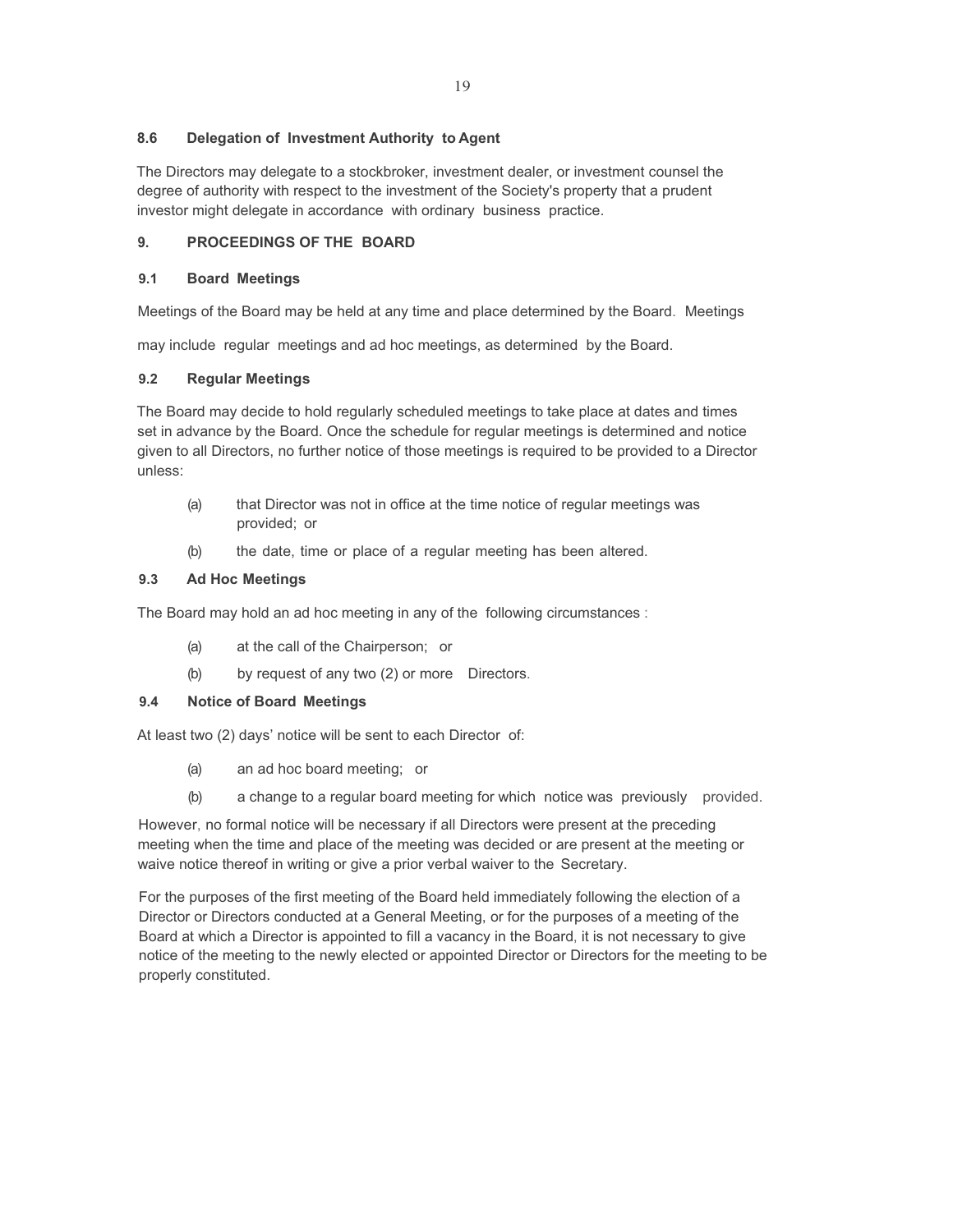If a meeting of the Board will permit participation by Electronic Means, the notice of that meeting must inform Directors and other participants (if any) that they may participate by Electronic Means and provide instructions on how to do so.

#### **9.5 Attendance at Board Meetings**

Every Director is entitled to attend each meeting of the Board.

No other Person or Club is entitled to attend meetings of the Board, but the Board may invite any Person or authorized representative of a Club to attend one or more meetings of the Board as advisors, observers or guests.

#### **9.6 Participation by Electronic Means**

The Board may determine, in its discretion , to hold any meeting or meetings of the Board in whole or in part by Electronic Means, so as to allow some or all parties to participate in the meeting remotely.

Where a meeting of the Board is conducted by Electronic Means, the Society must take reasonable steps to ensure that all participants are able to communicate and participate in the meeting.

#### **9.7 Quorum**

Quorum for meetings of the Board will be a majority of the Directors currently in office, but not less than three (3) Directors.

#### **9.8 Director Conflict of Interest**

A Director who has a direct or indirect material interest in a contract or transaction (whether existing or proposed) with the Society, or a matter for consideration by the Directors:

- (a) will be counted in the quorum at a meeting of the Board at which the contract, transaction or matter is considered ;
- (b) will disclose fully and promptly the nature and extent of his or her interest in the contract, transaction or matter;
- (c) is not entitled to vote on the contract, transaction or matter;
- (d) will absent him or herself from the meeting or portion thereof :
	- (i) at which the contract , transaction or matter is discussed , unless requested by the Board to remain to provide relevant information ; and
	- (ii) in any case, during the vote on the contract , transaction or matter; and
- (e) refrain from any action intended to influence the discussion or vote.

The Board may establish further policies governing conflicts of interest of Directors and others, provided that such policies must not contradict the Societies *Act or* these Bylaws.

Page **20** of **36**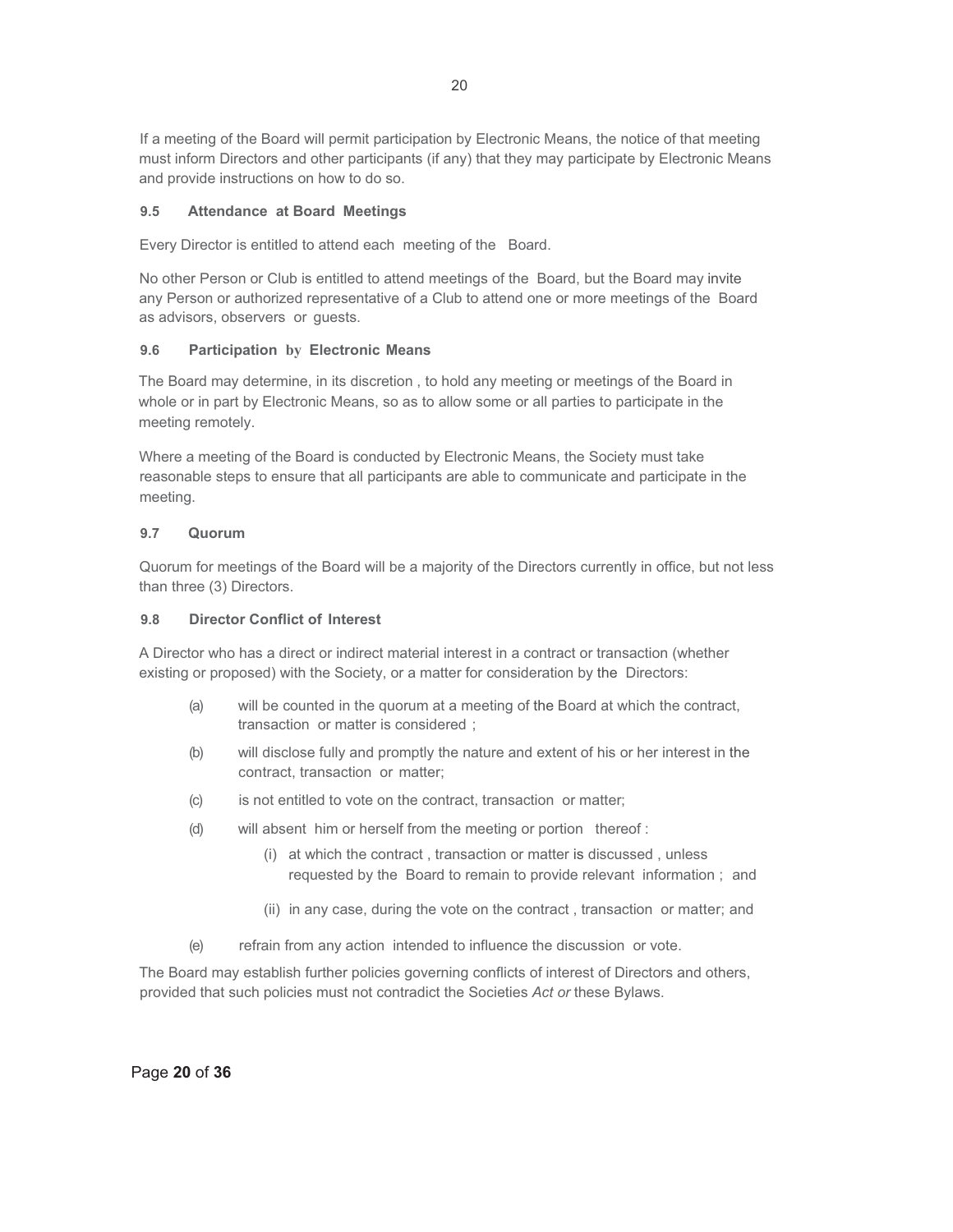## **9.9 Chair of Meetings**

The Chairperson (or, in the absence or inability of the Chairperson, the Vice-Chairperson) will, subject to a Board Resolution appointing another Person, preside as chair at all meetings of the Board.

If at any meeting of the Board the Chair, Vice-Chairperson and such alternate Person appointed by a Board Resolution, if any , are not present within 15 minutes after the time appointed for the meeting or requests that he or she not chair that meeting, the Directors present may choose one of their number to chair that meeting.

## **9.10 Alternate Chair**

If the Person presiding as chair of a meeting of the Board wishes to step down as chair for all or part of that meeting, he or she may designate an alternate to chair such meeting or portion thereof, and upon such designated alternate receiving the consent of a majority of the Directors present at such meeting, he or she may preside as chair.

## **9.11 Chair to Determine Procedure**

In the event of any doubt, dispute or ambiguity in relation to procedural matters or parliamentary process at a meeting of the Board, the person presiding as chair will have the authority to interpret and apply such rules of order as the meeting has adopted and determine matters in accordance with those rules, as well as the *Societies Act* and these Bylaws.

## **9.12 Minutes of Board Meetings**

The Secretary or such other Person designated by the Board will ensure that minutes are taken for all meetings of the Board.

## **10. DECISION MAKING AT BOARD MEETINGS**

## **10.1 Passing Resolutions and Motions**

Any issue at a meeting of the Board which is not required by the *Societies Act ,* these Bylaws or such rules of order as may apply to be decided by a resolution requiring more than a simple majority will be decided by Board Resolution.

## **10.2 Resolution in Writing**

A Board Resolution may be in two or more counterparts which together will be deemed to constitute one resolution in writing. Such resolution will be filed with minutes of the proceedings of the Board and will be deemed to be passed on the date stated therein or, in the absence of such a date being stated, on the latest date stated on any counterpart.

## **10.3 Entitlement to Vote**

Subject to section 10.8, each Director is entitled to one (1) vote on all matters at a meeting of Board. No other Person is entitled to a vote at a meeting of the Board.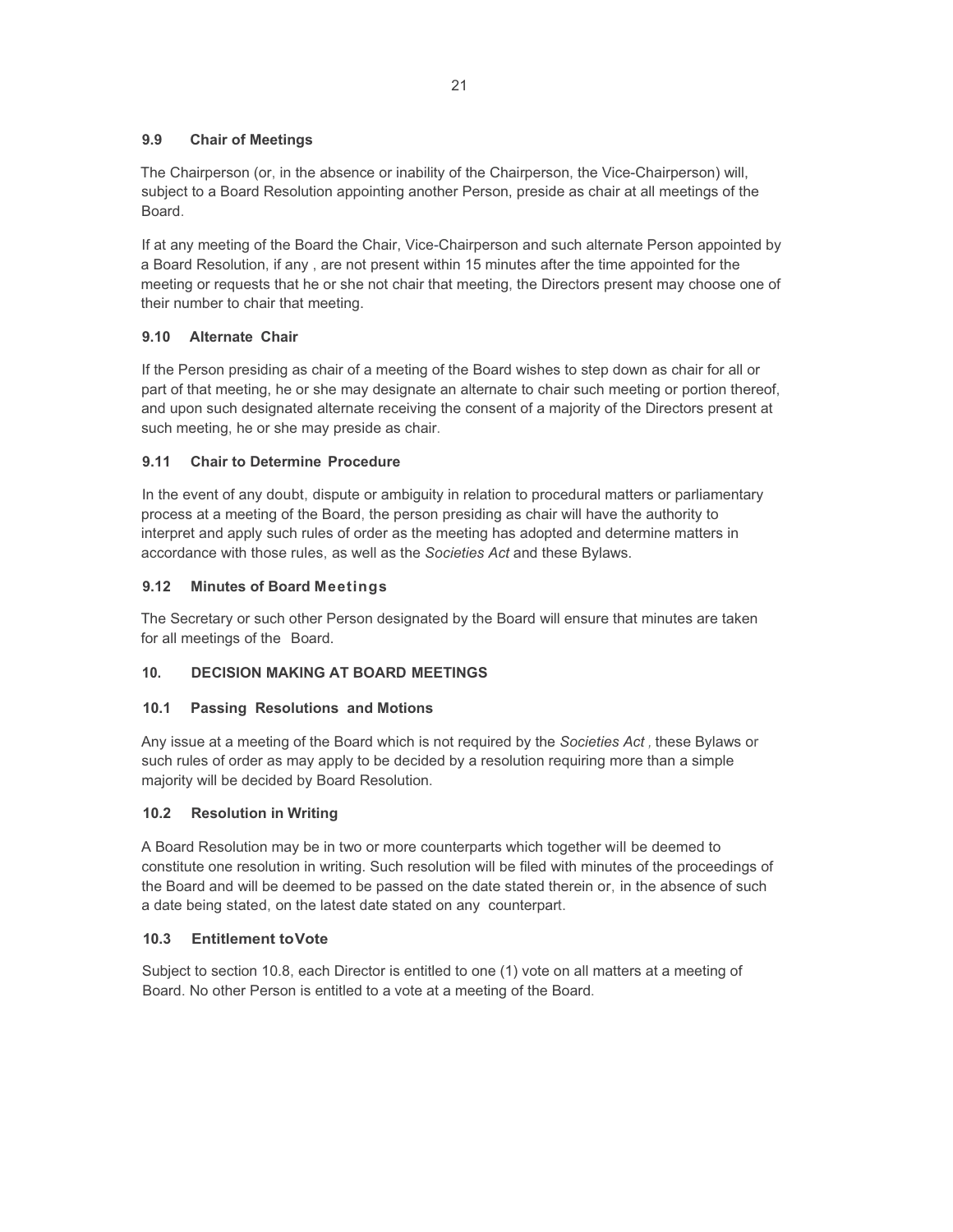#### **10.4 Procedure for Voting**

Except where expressly provided for in these Bylaws, voting on matters at a meeting of the Board may occur by any one or more of the following mechanisms, in the discretion of the Chair:

- (a) by show of hands;
- (b) by written ballot;
- (c) by roll-call vote or poll; or
- (d) by Electronic Means.

On the request of any one (1) or more Directors, a vote will be conducted by written ballot or other means whereby the tallied votes can be presented anonymously, in such a way that it is impossible for the assembly to discern how a given Director v o t e d .

## **11. OFFICERS**

#### **11.1 Officers**

The officers of the Society are the Chair, Vice-Chairperson, Secretary and Treasurer, together with such other offices, if any, as the Board, in its discretion, may create. The above required officers must be Directors.

The Board may, by Board Resolution, create and remove such other offices of the Society as it deems necessary and determine the duties and responsibilities of all officers.

## **11.2 Election of Officers**

At each meeting of the Board immediately following an annual general meeting, the Board will elect the officers.

A Director may only be elected as Chairperson if he or she:

- (a) has previously held the office of Vice-Chairperson , Secretary or Treasurer for no less than one term of office , as set out in section 12.3 below; or
- (b) has served as a Director for at least two (2) years .

## **11.3 Term of Officer**

The term of office for each officer will be one (1) year, commencing on the date the Director is elected as an officer in accordance with section 12.2 and continuing until the first meeting of the Board held after the next following annual general meeting. A Director may be elected as an officer for consecutive terms.

#### **11.4 Removal of Officers**

A Person may be removed as an officer by Board Resolution.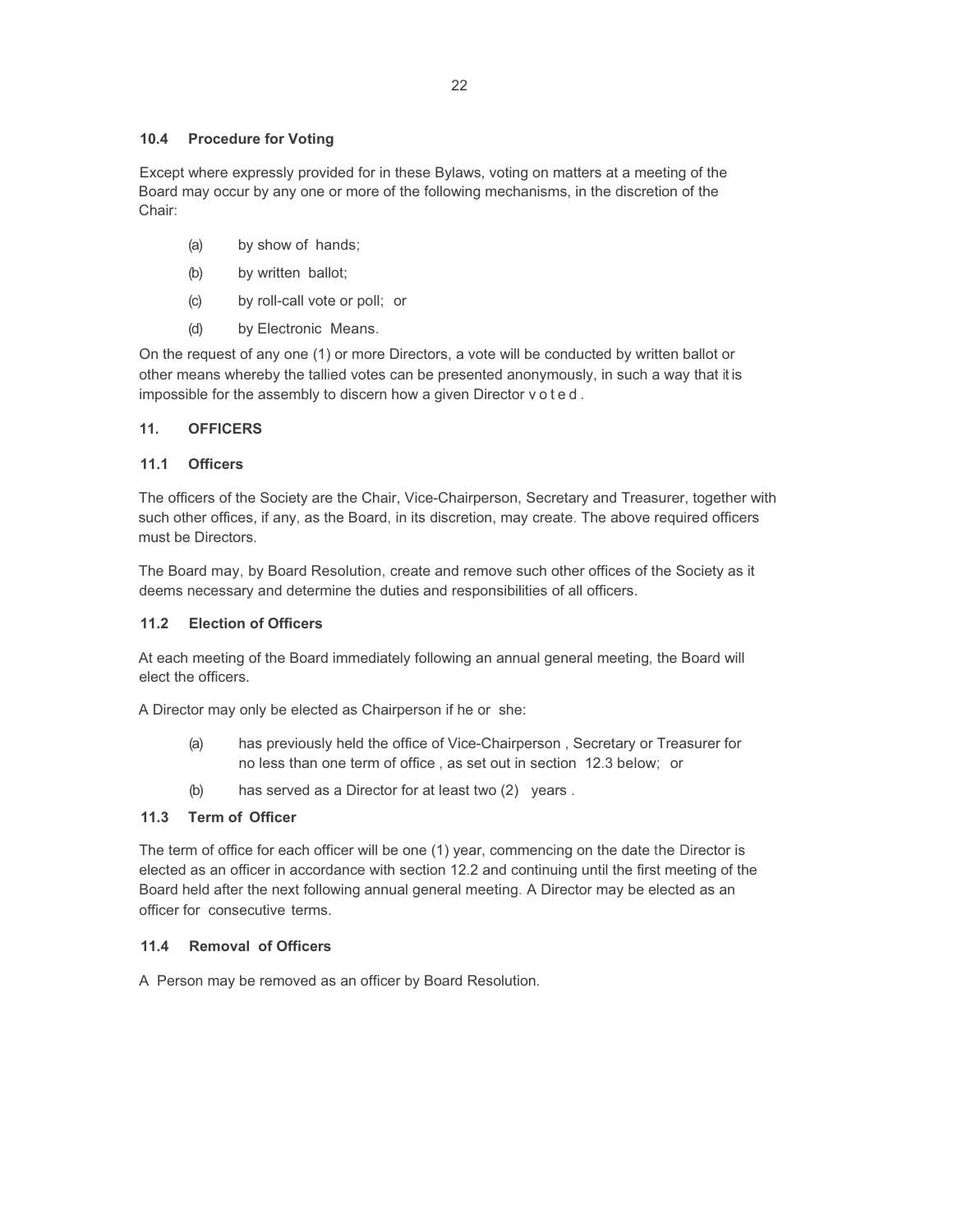#### **11.5 Replacement**

Should the Chairperson or any other officer for any reason be unable to complete his or her term, the Board will remove such officer from his or her office and will elect a replacement without delay.

#### **11.6 Duties of Chairperson**

The Chairperson will supervise the other officers in the execution of their duties and will preside at all meetings of the Society and of the Board.

#### **11.7 Duties of Vice-Chairperson**

The Vice-Chairperson will assist the Chairperson in the performance of his or her duties and will, in the absence of the Chairperson, perform those duties .The Vice-Chairperson shall also perform such additional duties as may be assigned by the Board.

#### **11.8 Duties of Secretary**

The Secretary will be responsible for making the necessary arrangements for :

- (a) the issuance of notices of meetings of the Society and the Board;
- (b) the keeping of minutes of all meetings of the Society and the Board;
- (c) the custody of all records and documents of the Society , except those required to be kept by the Treasurer ;
- (d) the maintenance of the register of Members; and
- (e) the conduct of the correspondence of the Society .

#### **11.9 Duties of Treasurer**

The Treasurer will be responsible for making the necessary arrangements for :

- (a) the keeping of such financial records, reports and returns, including books of account , as are necessary to comply with the *Societies Act* and the *Income Tax Act ;* and
- (b) the rendering of financial statements to the Directors, Members and others, when required.

## **11.10 Absence of Secretary at Meeting**

If the Secretary is absent from any General Meeting or meeting of the Board, the Directors present will appoint another Person to act as secretary at that meeting.

#### **11.11 Combination of Offices of Secretary and Treasurer**

The offices of Secretary and Treasurer may be held by one Person who will be known as the Secretary -Treasurer.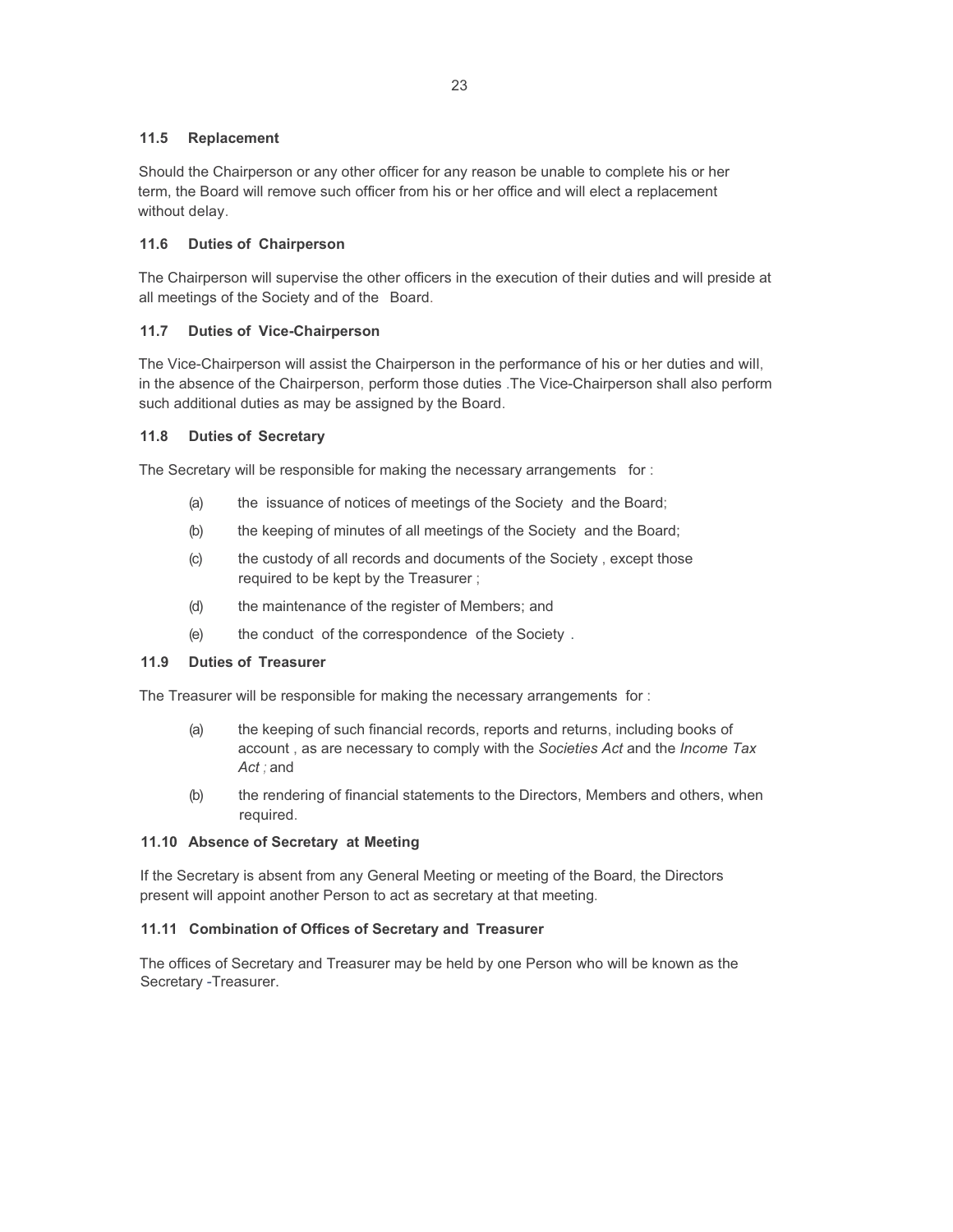## **12. EXECTUTIVE DIRECTORS**

#### **12.1 Appointment of Executive Directors**

The Board may, by Board Resolution, appoint Executive Directors as it determines necessary from time to time.

The Board is responsible to supervise all Executive Directors in the performance of their duties .

#### **12.2 Removal of Executive Director**

A Person may be removed as an Executive Director by Board Resolution.

#### **13. INDEMNIFICATION**

#### **13.1 Indemnification of an Eligible Party**

Subject to section 14.4 and the provisions of the *Societies Act,* an Eligible Party will be indemnified by the Society against all costs, charges and expenses, including legal and other fees, actually and reasonably incurred in connection with any legal proceeding or investigative action, whether current, threatened , pending or completed, to which that Eligible Party, by reason of his or her holding or having held authority within the Society :

- (a) is or may be joined as a party to such legal proceeding or investigative action; or
- (b) is or may be liable for or in respect of a judgment , penalty or fine awarded or imposed in, or an amount paid in settlement of, such legal proceeding or investigative action.

## **13.2 Indemnification of an Eligible Party in a Subsidiary**

Notwithstanding section 14.1, the Society may, in its discretion, determine whether or not to indemnify an Eligible Party to the extent he or she is liable for or in respect of expenses by reason of holding or having held a position in a subsidiary, if any , of the Society , which position is equivalent to the position of an Eligible Party in the Society itself.

#### **13.3 Advancement of Expenses**

To the extent permitted by the *Societies Act* and subject to section 14.4, all costs, charges and expenses incurred by an Eligible Party with respect to any legal proceeding or investigative action may be advanced by the Society prior to the final disposition thereof , in the discretion of the Board, and upon receipt of an undertaking satisfactory in form and amount to the Board by or on behalf of the Eligible Party to repay such amount unless it is ultimately determined that the Eligible Party is entitled to indemnification hereunder .

## **13.4 Indemnification Prohibited**

Notwithstanding sections 14. 1 and 14.2, the Society must not indemnify an Eligible Party against any costs, charges and expenses , including legal and other fees , incurred in connection with any legal proceeding or investigative action, if such Eligible Party: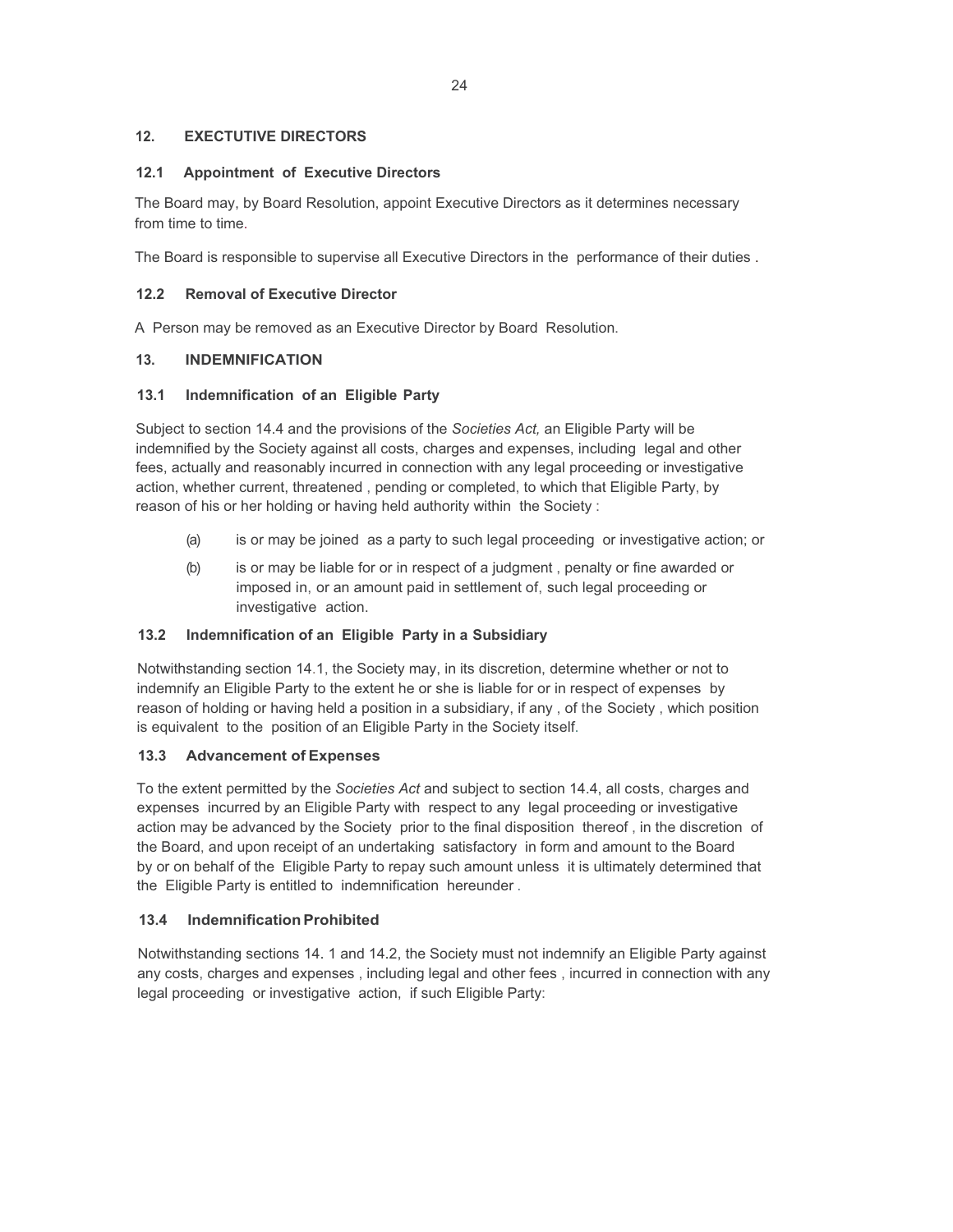- (a) has already been reimbursed for such expenses ;
- (b) has been judged by a court, in Canada or elsewhere, or by another competent authority to have committed any fault or to have omitted to do anything that he or she ought to have done;
- (c) in relation to the subject matter of the legal proceeding or investigative action, did not act honestly and in good faith with a view to the best interests of the Society or any subsidiary of the Society ; or
- (d) in the case of a legal proceeding other than a civil proceeding, did not have reasonable grounds for believing that his or her conduct , in respect of which the legal proceeding or investigative action was brought, was lawful.

#### **13.5 Indemnification not Invalidated by Non-Compliance**

The failure of an Eligible Party of the Society to comply with the provisions of the Societies *Act,* or of the Constitution or these Bylaws , will not invalidate any indemnity to which he or she is entitled under this part.

#### **13.6 Approval of Court**

The Society will apply to the court for any approval of the court to the extent such approval is required by the *Societies Act* or otherwise to ensure that the indemnities herein are effective and enforceable.

#### **13.7 Indemnification Deemed Term**

Each Eligible Party of the Society on being elected or appointed will be deemed to have contracted with the Society upon the terms of the foregoing indemnities.

#### **13.8 Purchase of Insurance**

The Society may purchase and maintain insurance for the benefit of any or all Directors, officers, employees or agents against personal liability incurred by any such Person as a Director, officer , employee or agent.

#### **14. COMMITTEES**

## **14.1 Creation and Delegation to Committees**

The Board may create such standing and special committees, working groups or task forces as may from time to time be required. Any such committee will limit its activities to the purpose or purposes for which it is appointed and will have no powers except those specifically conferred by a Board Resolution.

The Board may delegate any, but not all, of its powers to committees which may be in whole or in part composed of Directors as it thinks fit.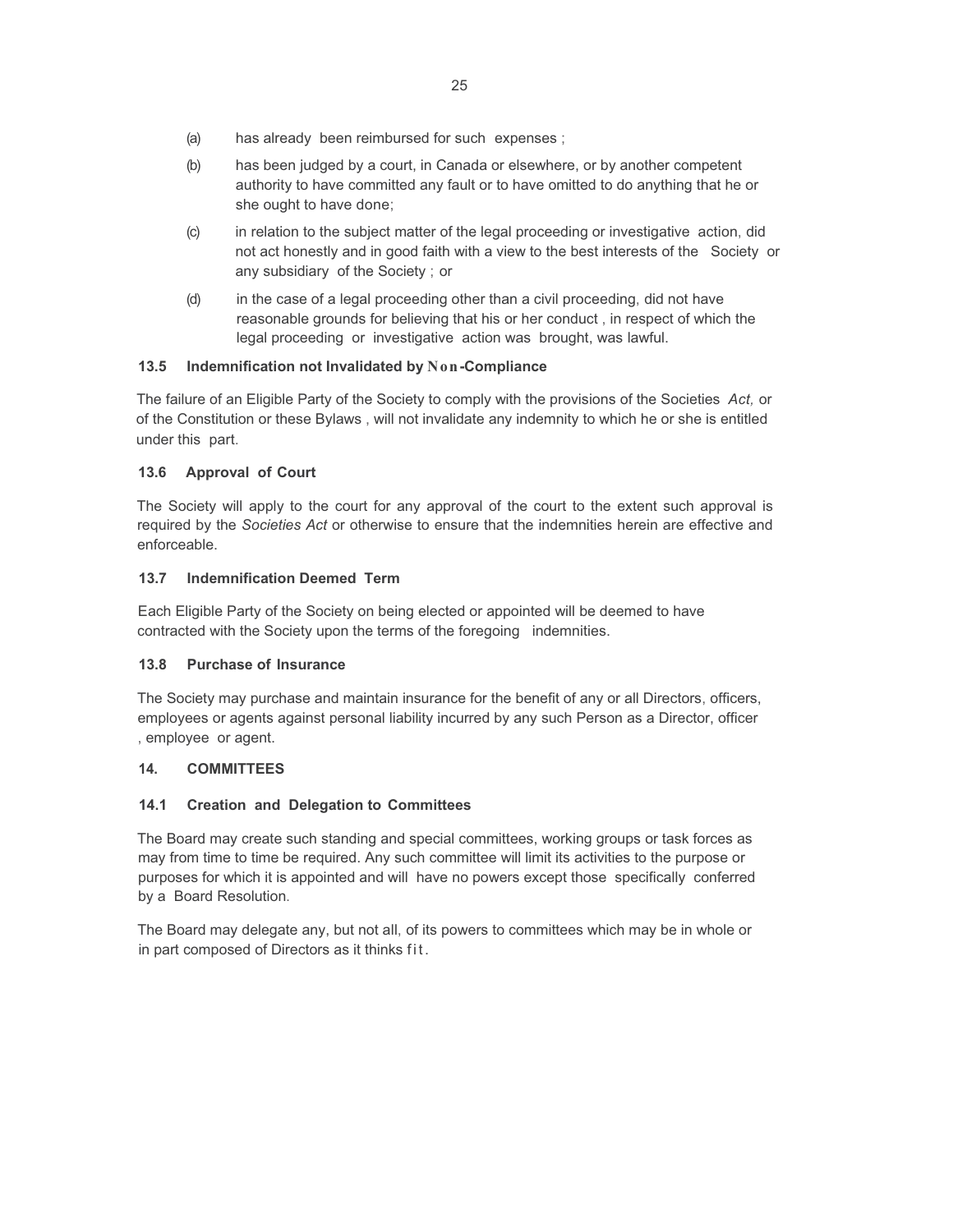#### **14.2 Standing and Special Committees**

Unless specifically designated as a standing committee, a committee is deemed to be a special committee and any special committee so created must be created for a specified time period only.

A special committee will automatically be dissolved upon the earlier of the following :

- (a) the completion of the specified time period; or
- (b) the completion of the task for which it was created.

#### **14.3 Terms of Reference and Rules**

In the event the Board decides to create a committee, it must establish Terms of Reference for such committee. A committee, in the exercise of the powers delegated to it, will conform to any rules that may from time to time be imposed by the Board in the Terms of Reference or otherwise, and will report every act or thing done in exercise of those powers at the next meeting of the Board held after it has been done, or at such other time or times as the Board may determine.

#### **14.4 Meetings**

The members of a committee may meet and adjourn as they think proper and meetings of the committees will be governed *mutatis mutandis* by the rules set out in these Bylaws governing proceedings of the Board.

#### **14.5 Executive Committee**

The Society will have an executive committee, composed of the Chairperson, Vice-Chairperson, Secretary and Treasurer. The duties and powers of the executive committee will be set out in terms of reference to be adopted by Board Resolution.

#### **14.6 Dissolution of Committee**

The Board may dissolve any committee by Board Resolution.

## **15. EXECUTION OF INSTRUMENTS**

#### **15.1 No Seal**

The Society may have a corporate seal but will not use the seal for the purpose executing documents.

#### **15.2 Execution of Instruments**

Contracts, documents or instruments in writing requiring the signature of the Society may be signed as follows:

(a) by the Chairperson, together with one other director , or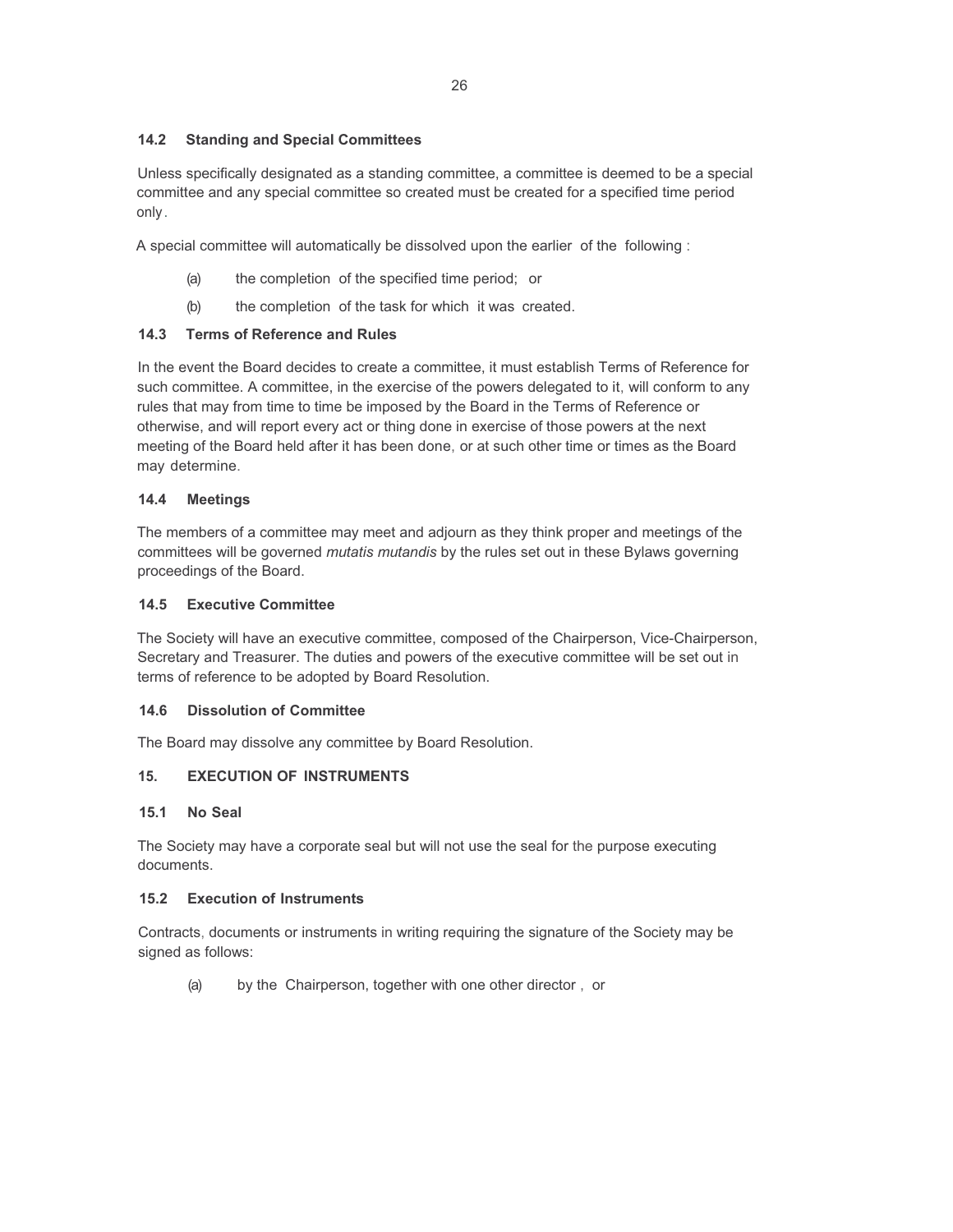(b) in the event that the Chairperson is unavailable to provide a signature , by any two Directors

and all contracts, documents and instruments in writing so signed will be binding upon the Society without any further authorization or formality .

The Board will have power from time to time by Board Resolution to appoint any officer or officers, or any Person or Persons, on behalf of the Society either to sign contracts, documents and instruments in writing generally or to sign specific contracts, documents or instruments in writing.

## **15.3 Signing Officers**

The Board will, from time to time by Board Resolution, appoint signing officers who shall be authorized to sign cheques and all banking documents on behalf of the Society.

#### **16. FINANCIAL MATTERS AND REPORTING**

#### **16.1 Fiscal Year**

The fiscal year of the Society may be determined by the Board from time to time.

#### **16.2 Accounting Records**

The Society shall maintain such financial and accounting records and books of account as are required by the *Societies Act and* applicable laws.

#### **16.3 Borrowing Powers**

In order to carry out the purposes of the Society , the Board may, on behalf of and in the name of the Society , raise or secure the payment or repayment of money in any manner it decides, including the granting of guarantees , and in particular, but without limiting the foregoing, by the issue of debentures .

#### **16.4 Restrictions on Borrowing Powers**

The Members may by Ordinary Resolution restrict the borrowing powers of the Board.

#### **16.5 When Audit Required**

The Society is not required to be audited. However, the Society will conduct an audit or review of its annual financial statements if:

- (a) the Directors determine to conduct an audit or review engagement by Board Resolution; or
- (b) the Voting Members require the appointment of an auditor by Ordinary Resolution,

in which case the Society will appoint an auditor qualified in accordance with , and will comply with all relevant provisions of, Part 9 of the *Societies Act* and these Bylaws.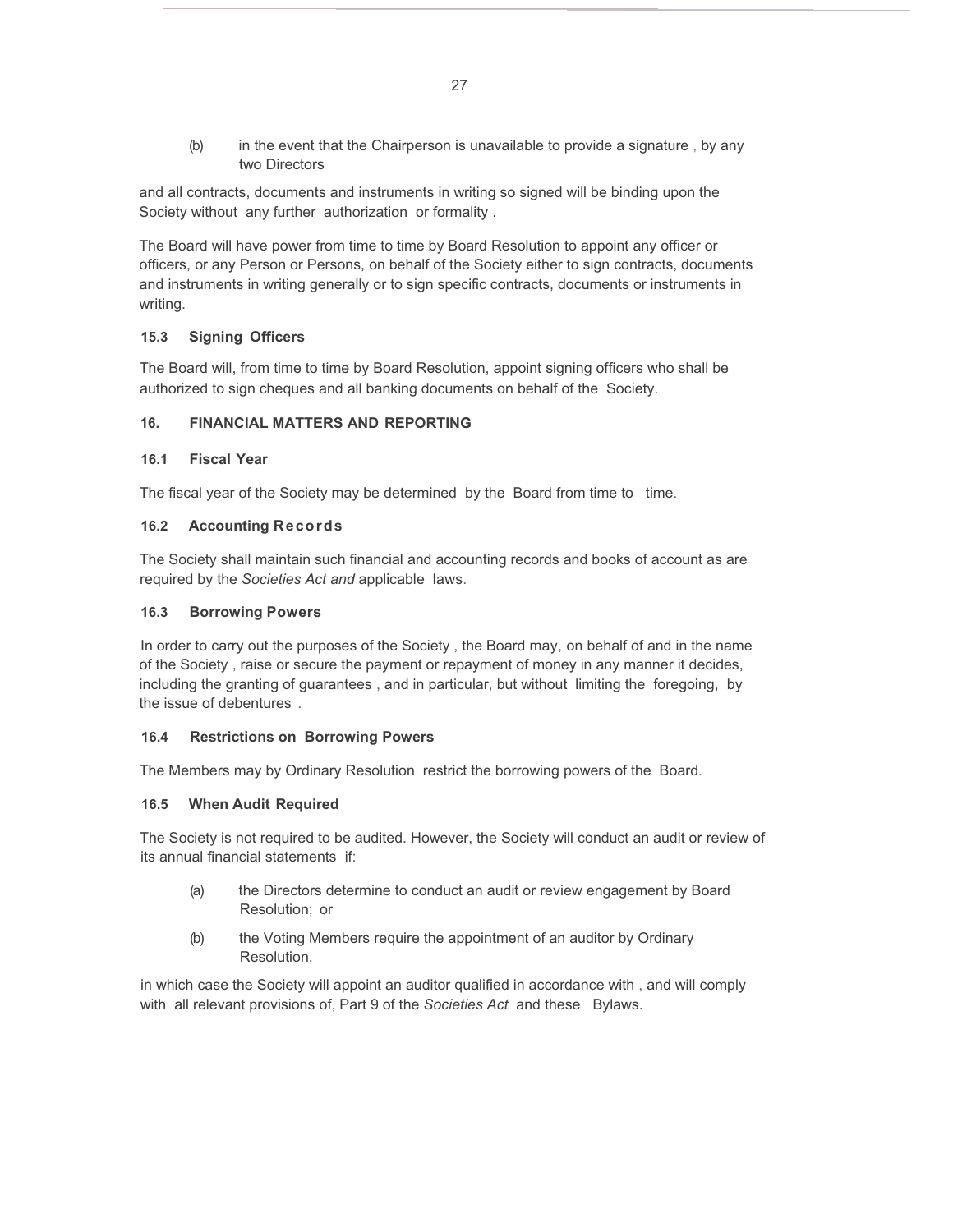## **16.6 Appointment of Auditor at Annual General Meeting**

If the Society determines to conduct an audit or review engagement, an auditor will be appointed at an annual general meeting, to hold office until such auditor is reappointed at a subsequent annual general meeting or a successor is appointed in accordance with the procedures set out in the *Societies Act* or until the Society no longer wishes to appoint an auditor.

## **16.7 Vacancy in Auditor**

Except as provided in section 17.8, the Board will fill any vacancy occurring in the office of auditor and an auditor so appointed will hold. Office until the next annual general meeting.

## **16.8 Removal of Auditor**

An auditor may be removed and replaced by Ordinary Resolution in accordance with the procedures set out in the Societies *Act.*

## **16.9 Notice of Appointment**

An auditor will be promptly informed in writing of such appointment or removal.

## **16.10 Restrictions on Appointment**

A Person who is not independent of the Society in accordance with section 113 of the *Societies Act must* not be appointed or act as the auditor for the Society.

## **16.11 Auditor's Report**

The auditor, if any is appointed , must prepare a report on the financial statements of the Society in accordance with the requirements of the *Societies Act* and applicable law.

## **16.12 Participation in General Meetings**

The auditor, if any is appointed , is entitled in respect of a General Meeting to:

- (a) receive every notice relating to the meeting that a Member is entitled to;
- (b) attend the meeting; and
- (c) to be heard at the meeting on any part of the business of the meeting that deals with the auditor's duties or function.

An auditor who is present at a General Meeting at which the financial statements are considered must answer questions concerning those financial statements, the auditor's report, if any, and any other matter relating to the auditor's duties or function .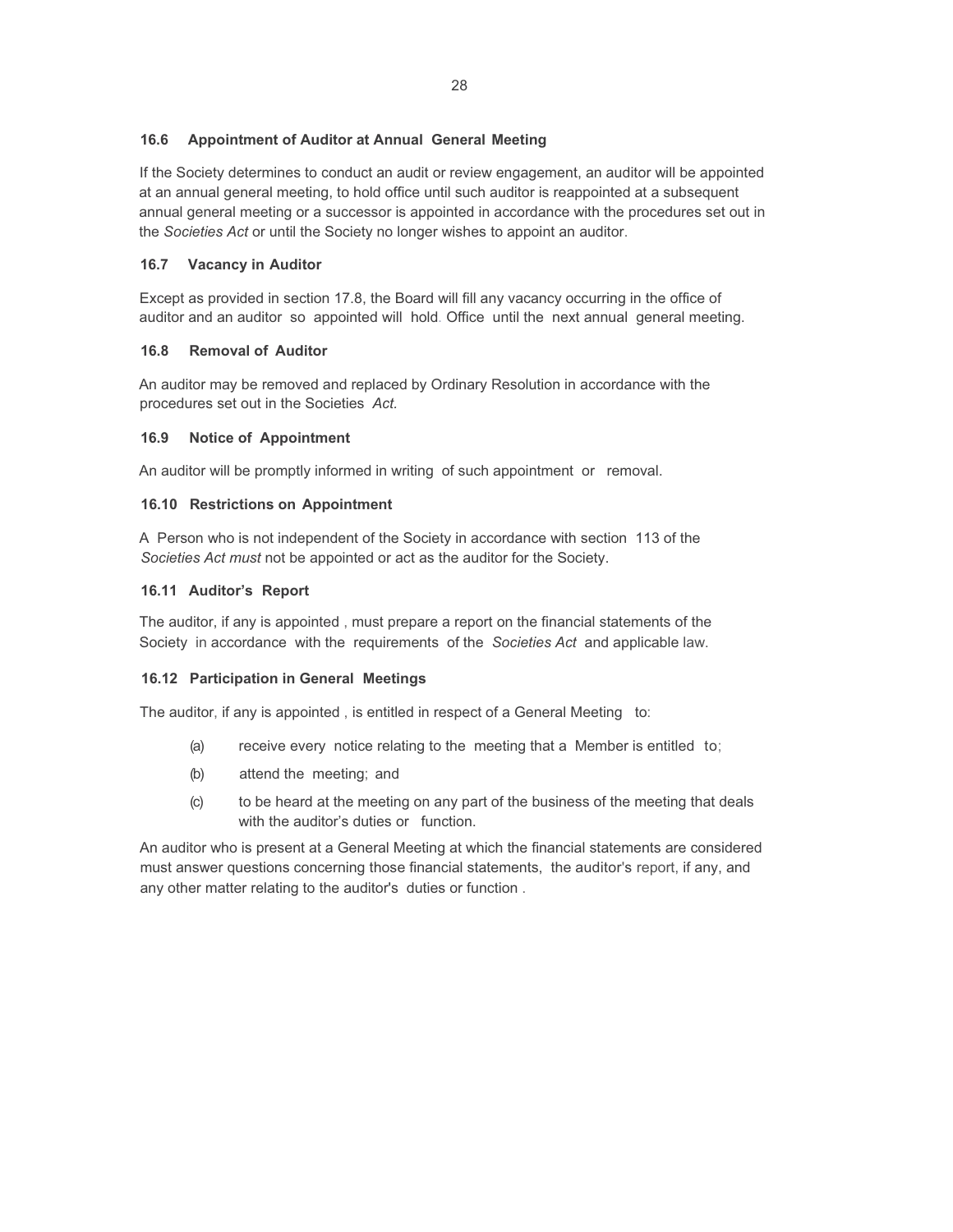## **17. NOTICE GENERALLY**

## **17.1 Method of Giving Notice**

Except as otherwise provided in these Bylaws, a notice may be given to a Member or a Director either personally, by delivery, courier or by mail posted to such Person's Registered Address, or, where the member has provided a fax number or electronic mail address, by fax or electronic mail, respectively .

## **17.2 When Notice Deemed to have been R e c e i v e d**

A notice sent by mail will be deemed to have been given on the day following that on which the notice was posted. In proving that notice has been given , it is sufficient to prove the notice was properly addressed and put in a Canadian Government post office receptacle with adequate postage affixed, provided that if, between the time of posting and the deemed giving of the notice, a mail strike or other labour dispute which might reasonably be expected to delay the delivery of such notice by the mails occurs, then such notice will only be effective when actually received.

Any notice delivered personally, by delivery or courier, facsimile, or electronic mail will be deemed to have been given on the day it was so delivered or sent.

## **17.3 Days to be Counted in Notice**

If a number of days' notice or a notice extending over any other period is required to be given, the day the notice is given or deemed to have been given and the day on which the event for which notice is given will not be counted in the number of days required.

## **18. MISCELLANEOUS**

## **18.1 Dissolution**

In the event of the dissolution of the Society, the funds and assets of the Society shall be given or transferred to such organizations with purposes similar to the purposes of the Society , as may be determined by the Members of the Society at the time of dissolution , provided that such organization or organizations shall be a recognized charity or charities recognized by Revenue Canada Taxation as being qualified as such under the provisions of the Income Tax Act of Canada.. This provision was previously unalterable.

## **18.2 Inspection of Documents and Records**

The documents and records of the Society, including the financial and accounting records and the minutes of General Meetings, committee meetings and meetings of the Board, will be open to the inspection of any Director at reasonable times and on reasonable notice.

A Member in good standing is entitled, upon providing not less than fourteen (14) days' notice in writing to the Society, to examine any of the following documents and records of the Society at the Address of the Society during the Society's normal business hours.

(a) the Constitution and these Bylaws, and any amendments thereto ;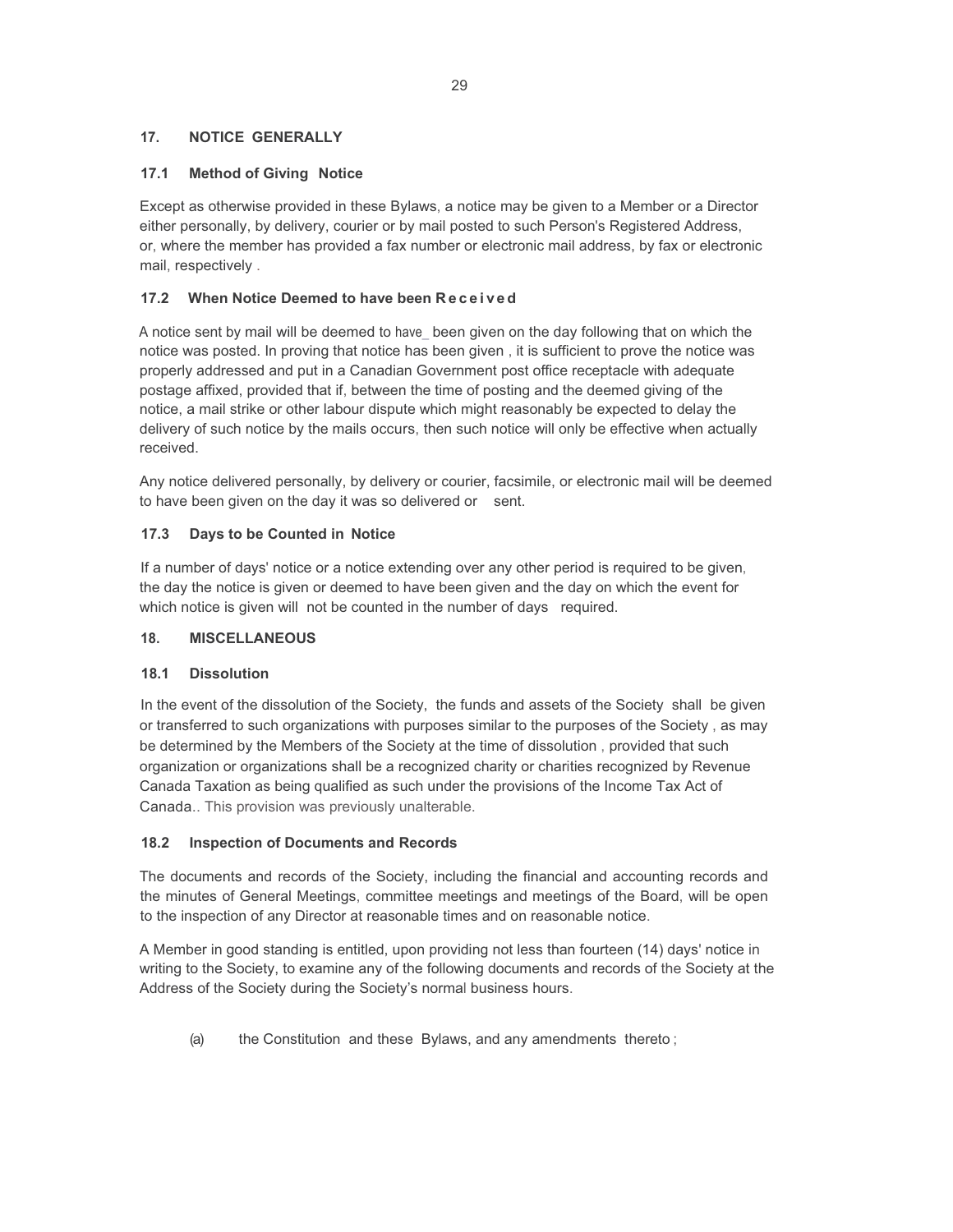- (b) the statement of directors and registered office of the Association;
- (c) minutes of any General Meeting, including the text of each resolution passed at the meeting;
- (d) resolutions of the Members in writing, if any;
- (e) annual financial statements relating to a past fiscal year that have been received by the Members in a General Meeting;
- (f) the register of Directors;
- (g) the register of Members
- (h) ; the Society 's certificate of incorporation , and any other certificates, confirmations or records furnished to the Society by the Registrar;
	- (i) U) copies of orders made by a court, tribunal or government body in respect of the Society ;
	- (k) the written consents of Directors to act as such; and

the disclosure of a Director or of the Executive Director regarding a conflict of interest.

Except as expressly provided by statute or at law, a Member will not be entitled or have the right to examine or inspect any other document or record of the Society. However , subject to such policies as the Board may establish, a Member in good standing may request, in writing delivered to the Address of the Society , to examine any other document or record of the Society and the Board may allow the Member to examine the document or a copy thereof, in whole or in part and subject to such redaction as the Board deems necessary, all in the Board's sole discretion .

Copies of documents to which a Member is allowed to examine may be provided on request by the Member for a reasonable production fee to be determined by the Board.

#### **18.3 Right to become Member of other Society**

The Society will have the right to subscribe to, become a member of, and cooperate with any other society, corporation or Society whose purposes or objectives are in whole or in part similar to the Society's purposes.

#### **19. BYLAWS**

#### **19.1 Entitlement of Members to copy of Constitution and Bylaws**

On being admitted to membership, each Member is entitled to, and upon request the Society will provide him or her with, access to a copy of the Constitution and these Bylaws.

#### **19.2** 2 **Special Resolution required to Alter Bylaws**

These Bylaws will not be altered except by Special Resolution.